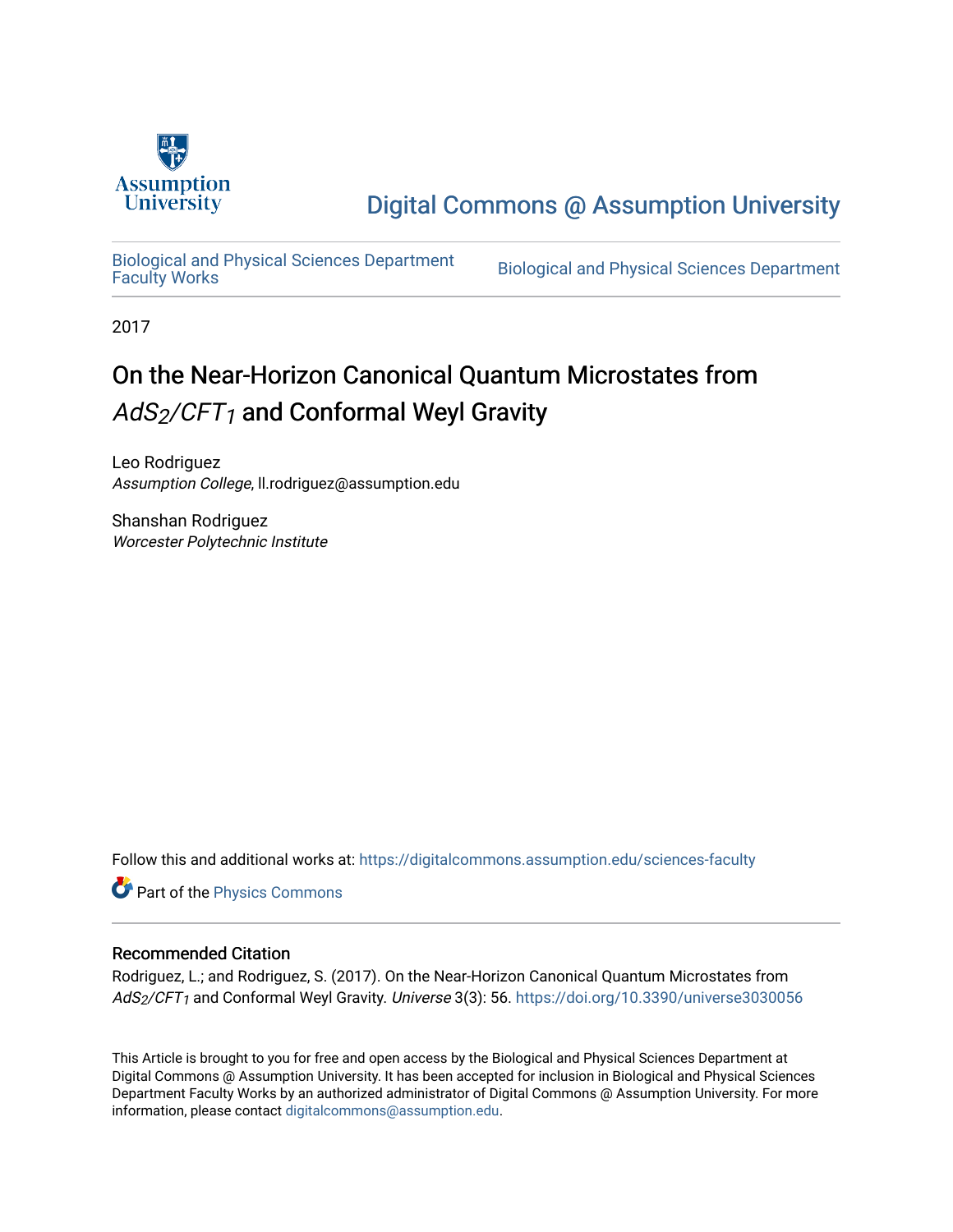

*Article*



## **On the Near-Horizon Canonical Quantum Microstates from** *AdS***2/***CFT***<sup>1</sup> and Conformal Weyl Gravity**

## **Leo Rodriguez 1,\* and Shanshan Rodriguez <sup>2</sup>**

- <sup>1</sup> Department of Physics, Assumption College, Worcester, MA 01609, USA
- <sup>2</sup> Department of Physics, Worcester Polytechnic Institute, Worcester, MA 01605, USA; slrodriguez@wpi.edu
- **\*** Correspondence: ll.rodriguez@assumption.edu

Academic Editors: Gonzalo J. Olmo and Diego Rubiera-Garcia Received: 22 March 2017; Accepted: 13 July 2017; Published: 17 July 2017

**Abstract:** We compute the full asymptotic symmetry group of black holes belonging to the same equivalence class of solutions within the conformal Weyl gravity formalism. We do this within an *AdS*2/*CFT*<sup>1</sup> correspondence and by performing a Robinson–Wilczek two-dimensional reduction, thus enabling the construction of effective quantum theory of the remaining field content. The resulting energy momentum tensors generate asymptotic Virasoro algebras to *s*-waves, with calculable central extensions. These centers, in conjunction with their proper regularized lowest Virasoro eigenmodes, yield the Bekenstein–Hawking black hole entropy via the statistical Cardy formula. We also analyze quantum holomorphic fluxes of the dual conformal field theories (CFTs) in the near horizon, giving rise to finite Hawking temperatures weighted by the central charges of the respective black hole spacetimes. We conclude with a discussion and outlook for future work.

**Keywords:** black hole thermodynamics; black hole/cft duality; quantum gravity

**PACS:** 11.25.Hf; 04.60.-m; 04.70.-s

## **1. Introduction**

Since the seminal work of Brown and Henneaux [\[1\]](#page-16-0) and the Kerr/conformal field theory (*CFT*) correspondence [\[2,](#page-17-0)[3\]](#page-17-1), it has become universally accepted that most black holes exhibit a holographic dual description in terms of a conformal field theory of lesser dimensions. This duality stems in most part from the fact that the spacetime metric of the (near-)extremal black holes exhibits an anti-de Sitter (*AdS*) factor in the near-horizon regime. This is not the case for regular black holes which exhibit Rindler geometry in their respective near horizons which therefore makes any construction of a pure Schwarzschild/CFT or non-extremal/CFT correspondence cumbersome and still an *open question* in the field of black hole physics. Black hole thermodynamic quantities [\[4–](#page-17-2)[6\]](#page-17-3),

<span id="page-1-0"></span>
$$
\begin{cases}\nT_H = \frac{\hbar \kappa}{2\pi} & \text{Hawking Temperature} \\
S_{BH} = \frac{A}{4\hbar G} & \text{Bekenstein-Hawking Entropy}\n\end{cases}
$$
\n(1)

are the usual tests for the above mentioned dualities. It is expected that any candidate theory of quantum gravity should contain a variant of [\(1\)](#page-1-0). Since Hawking's seminal investigation of the density of quantum states in terms of Bogolyubov coefficients, the effective action approach and associated energy-momentum tensors for semiclassical matter fields have been explored in various settings for arriving at  $T_H$  [\[7](#page-17-4)[,8\]](#page-17-5). Of particular interest to our analysis in this article are the conclusions by: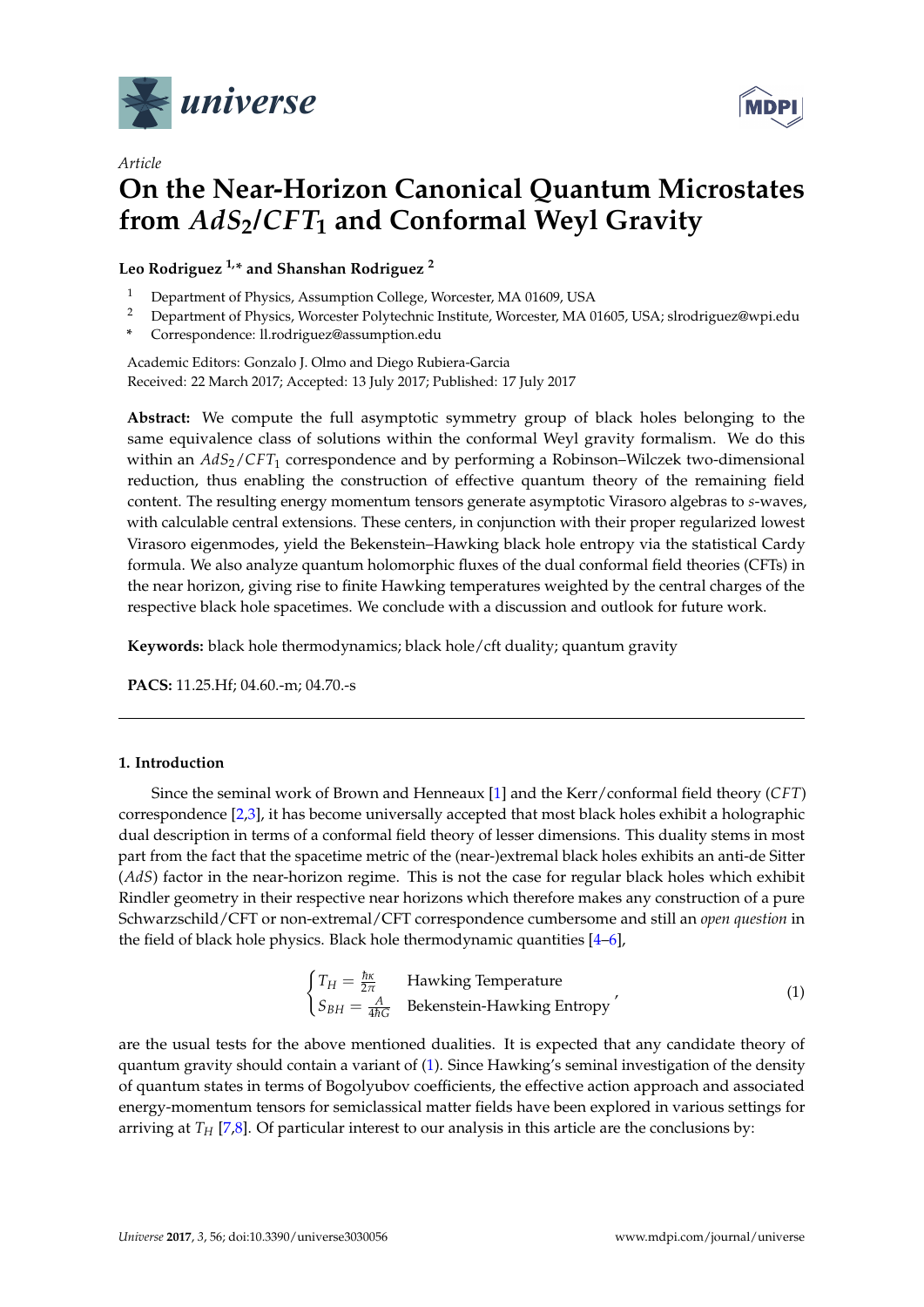• Christensen and Fulling [\[9\]](#page-17-6), whose analysis of an anomalous energy momentum tensor to compute *T<sup>H</sup>* was first carried out by considering the most general solution to the conservation equation,

$$
\nabla_{\mu}T^{\mu}_{\ \nu}=0.\tag{2}
$$

They found that by restricting to the *r* − *t* plane of a free scalar field in Schwarzschild geometry the energy momentum tensor exhibits a trace anomaly leading to the result:

$$
\langle T'_{t}\rangle = \frac{1}{768\pi G^{2}M^{2}} = \frac{\pi}{12}T_{H}^{2},\tag{3}
$$

which is exactly the luminosity (Hawking flux, Hawking radiation) of the four-dimensional black hole in units  $\hbar = 1$ .

• Robinson and Wilczek (RW), who showed that anomalous two-dimensional chiral theories in the near horizon of black holes are rendered unitary by requiring the black hole to radiate at temperature *T<sup>H</sup>* [\[10–](#page-17-7)[13\]](#page-17-8). RW's analysis also provides a way for obtaining near-horizon two-dimensional analog black holes coupled to matter fields of parent four-dimensional pure gravity solutions [\[14\]](#page-17-9).

Black hole CFT dualities rely on the conjecture that gravity in anti-de Sitter (*AdS*) space is dual to a conformal field theory [\[15\]](#page-17-10). This paradigm has paved the way for a tremendous program led by Strominger [\[2,](#page-17-0)[16\]](#page-17-11), Carlip [\[17–](#page-17-12)[20\]](#page-17-13), Park [\[21–](#page-17-14)[23\]](#page-17-15) and others, in applying *CFT* techniques to compute the Bekenstein–Hawking entropy of various black holes, in particular (near-)extremal ones. By far, the most notable example is the Kerr/*CFT* correspondence and its extensions [\[2](#page-17-0)[,3\]](#page-17-1), where the general idea is that the asymptotic symmetry group (ASG), preserving a certain metric boundary or falloff conditions, is generated by a Virasoro algebra with a calculable central extension:

$$
[Q_m, Q_n] = (m-n)Q_{m+n} + \frac{c}{12}m\left(m^2 - 1\right)\delta_{m+n,0},\tag{4}
$$

where  $m, n \in \mathbb{Z}$ . The Bekenstein–Hawking entropy is then obtained from Cardy's formula [\[24,](#page-17-16)[25\]](#page-17-17) in terms of the central charge  $c$  and the normalized lowest eigenmode  $\mathcal{Q}_0$  (without Casimir shift):

<span id="page-2-1"></span><span id="page-2-0"></span>
$$
S = 2\pi \sqrt{\frac{c \cdot \mathcal{Q}_0}{6}}.\tag{5}
$$

Since surface gravity is usually employed in regulating the quantum charges of [\(4\)](#page-2-0), thus leading to a finite  $\mathcal{Q}_0$ , there is some difficulty in using [\(5\)](#page-2-1) for the extremal geometries where surface gravity, and therewith Hawking temperature, vanishes identically. To circumvent this, a thermal Cardy formula is used:

$$
S = \frac{\pi^2}{3} \left( c_L T_L + c_R T_R \right) \tag{6}
$$

where the subscripts *L* and *R* refer to the dual two chiral CFT theories with central charges *c<sup>L</sup>* and *cR*, Frolov–Thorne vacuum temperatures  $T_L$  and  $T_R$ , and where  $c_L = c_R$ , they assume diffeomorphism invariance of the two chiral halves [\[3](#page-17-1)[,26](#page-17-18)[–28\]](#page-17-19). In the specific extremal Kerr case with angular momentum per unit mass *J*, the assumption for the central charge is  $c_L = c_R = c = 12$ *J*, which yields the standard entropy area law and coincides with the general expression [\[14,](#page-17-9)[22,](#page-17-20)[29–](#page-17-21)[32\]](#page-18-0),

<span id="page-2-3"></span><span id="page-2-2"></span>
$$
c = \frac{3A}{2\pi G} \tag{7}
$$

for the central charge in terms of the black hole horizon area *A* and Newton's constant.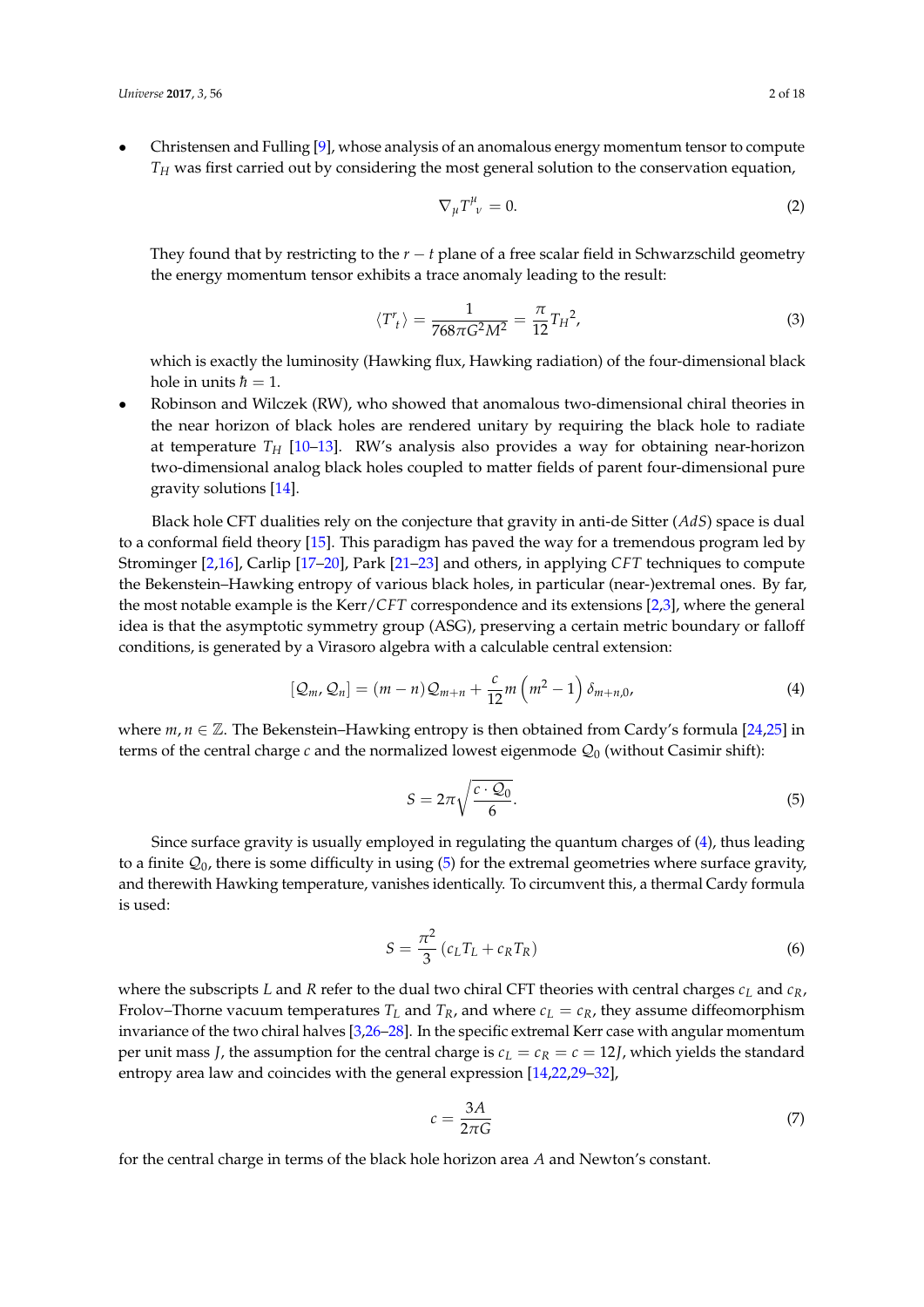It is expected that quantum gravity (a fully formulated ultraviolet complete theory of gravity) in two dimensions should be dual to a quantum conformal field theory of equal dimensions [\[16,](#page-17-11)[33\]](#page-18-1), however two-dimensional dilation gravity theories derived via dimensional reduction of the four-dimensional Schwarzschild spacetime are in general not conformally invariant. Yet, from the *c*-theorem [\[18](#page-17-22)[,34\]](#page-18-2) we know that these two-dimensional theories must flow, under their renormalization group, to a CFT. The consensus is that this near-horizon CFT should take the form of a Liouville-type theory [\[14,](#page-17-9)[18](#page-17-22)[,19](#page-17-23)[,35–](#page-18-3)[37\]](#page-18-4). We also note that the computation of either black hole temperature or entropy is traditionally addressed in separate scenarios (as described above). A novel aspect of our present calculation is the demonstration that both of these thermodynamics quantities are contained in one formalism, via a near-horizon Liouville theory.

In addition to past explorations into the topic of a possible non-extremal black hole or Schwarzschild/CFT correspondence [\[17,](#page-17-12)[37–](#page-18-4)[39\]](#page-18-5), there seems to be renewed contemporary interest on this topic [\[30](#page-17-24)[,40](#page-18-6)[,41\]](#page-18-7) with varying strategies, approaches and advantages. The more contemporary ideas [\[40](#page-18-6)[,41\]](#page-18-7) implement a conformal map which endows the Schwarzschild spacetime in four dimensions with an *AdS*<sup>2</sup> factor. This, followed by a dimensional reduction to two dimensions within the Einstein–Hilbert action, yields interesting boundary dynamics, which include a calculable central extension. This extension, together with the thermal Cardy formula reproduces the standard area law for the Schwarzschild entropy. However, the computation of the full ASG with a proper *SL*(2, R) subgroup as well as the computation of the lowest Virasoro eigenmode are missing, and form part of the new results presented in this manuscript. In addition, since the result was derived from a Weyl rescaling of the Schwarzschild metric, it begs the question as to whether this scenario is actually true Schwarzschild/CFT correspondence, since the resulting rescaled spacetime is no longer of the same equivalence class as the Schwarzschild spacetime within the Einstein–Hilbert action formalism. The result that an *AdS*/CFT correspondence is achieved, in this specific case, is due to the fact that the specific conformal transformation coupled with a change of coordinates maps the Schwarzschild solution to an extremal Segre non-null electromagnetic field solution, which is known to exhibit  $AdS_2 \times S^2$  topology in the near horizon. This essentially maps the question of the Schwarzschild/CFT correspondence to the Kerr/CFT correspondence applied to an extremal Reissner–Nördstom (RN) black hole [\[3\]](#page-17-1). However, the map chosen is conformal and we know from the above mentioned *c*-theorem [\[34\]](#page-18-2) that gravity in two dimensions should run to a conformal field theory under the renormalization group flow, with center promotional to the horizon area of the parent four-dimensional black hole [\[18\]](#page-17-22). Also, under conformal transformations of the metric, the form of *c* and *L*<sup>0</sup> are unaffected (see [\[14\]](#page-17-9) and references therein for a full discussion). In other words, starting with a two-dimensional spacetime, *gab*, with an unknown correspondence we are at liberty to conformally transform (with respect to the pertaining CFT) to a black hole  $g_{ab} = e^{\gamma \phi} g_{ab}^{AdS_2}$ , where  $g_{ab}^{AdS_2}$  has a known correspondence with calculable central charge that would be proportional to the conformal factor, which in turn contains quantum information about *gab*. The difficulty with the above paradigm is summarized as follows:

- A general four-dimensional black hole does not necessary have a two-dimensional representation.
- Computation of the center depends on renormalization procedures of either the quantum CFT or the quantum energy momentum tensor.
- The auxiliary fields in the resulting CFT require physical boundary conditions rendering them finite on either the black hole horizon, or at asymptotic infinity or both.

Taking advantage of these facts to (liberally) conformally map the Schwarzschild spacetime to one with global  $AdS_2 \times S^2$  topology in order to implement our CFT construction to compute the full asymptotic symmetry group provides us with a conformal window into what a full or complete Schwarzschild CFT construction may look like. We believe this is a novel step in this specific direction. As mentioned earlier, the vanishing surface gravity makes regulating the quantum charges of [\(4\)](#page-2-0) cumbersome, thus leading to difficulty in using [\(5\)](#page-2-1) for extremal RN geometry and/or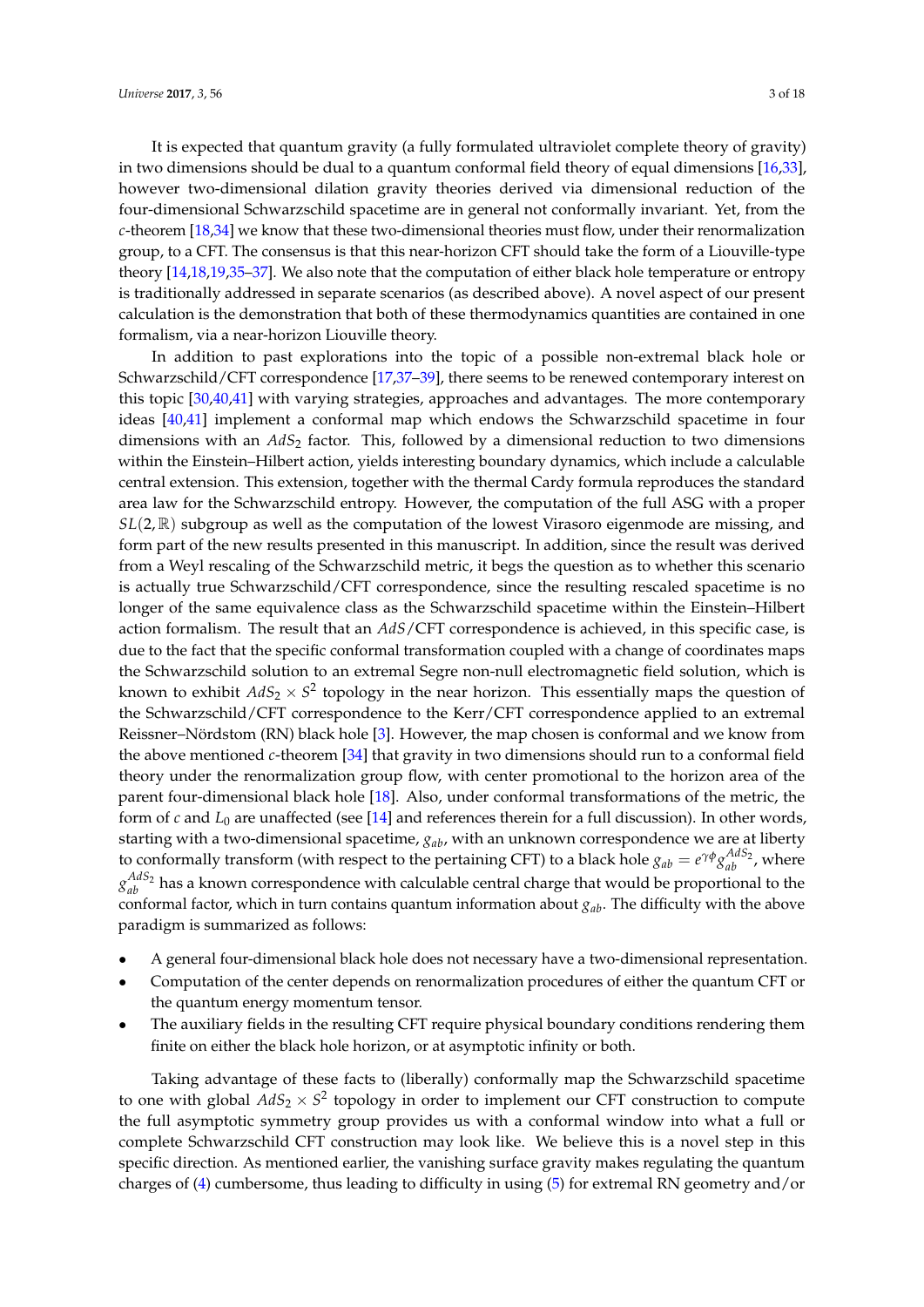Kerr. This is where the thermal Cardy formula [\(6\)](#page-2-2) is employed in addition with the Frolov–Thorne vacuum temperatures  $T_L$  and  $T_R$ . In the case for the famous Kerr/CFT correspondence in the near extremal limit:

$$
T_L = \frac{(GM)^2}{2\pi J} \text{ and } T_R = \frac{\sqrt{(GM)^4 - (GJ)^2}}{2\pi J}.
$$
 (8)

Also, in the extremal limit we have  $T_L = \frac{1}{2\pi}$  and  $T_R = 0$ , where  $J = GM^2$ . Additionally, since we have the assumption that  $c_L = c_R = c = 12$ *J* in the extremal case, the near-horizon extremal Kerr (NHEK) entropy area law is obtained from  $(6)$ :

$$
S_{BH} = \frac{\pi^2}{3} (c_L T_L + c_R T_R) = \frac{\pi^2}{3} c T_L = 2\pi J.
$$
 (9)

The above allows for the identification of a near horizon extremal Kerr temperature,

<span id="page-4-2"></span><span id="page-4-1"></span><span id="page-4-0"></span>
$$
T = T_L + T_R = \frac{1}{2\pi'},
$$
\n(10)

which is in contrast to the vanishing Hawking temperature in this limit.

Now, while the implementation of the thermal Cardy formula is motivated by the absence of a properly regularized lowest Virasoro eigenmode [\(4\)](#page-2-0), a finite mode may be inferred, not from first principle of the ASG, but from [\(9\)](#page-4-0) by the identification,

<span id="page-4-3"></span>
$$
\frac{\partial S_{CFT}}{\partial Q_0} = \frac{\partial S_{BH}}{\partial Q_0} \equiv \frac{1}{T} \Rightarrow Q_0 = \frac{\pi^2}{6} c T^2.
$$
 (11)

Additionally, the general temperature  $T = \frac{1}{2\pi}$  of [\(10\)](#page-4-1) may be obtained from [\(11\)](#page-4-2) if the ASG contains a proper *SL*(2, R) subgroup. Given the relationship of [\(11\)](#page-4-2) we conclude that *T* in general should be unitless (for  $\hbar = 1$ ), which coincides with the Hawking temperature scaled by a finite time regulator  $1/\kappa$  yielding:  $T = \frac{1}{2\pi}$ . This result extends smoothly to extremality (similarly to the identification found in [\[17](#page-17-12)[,39\]](#page-18-5)). Now, since the extremal result  $c = 12$ *J* is consistent with the general expression  $c = \frac{3A}{2\pi G}$ , we may recast *c*,  $T_L$ ,  $T_R$  in terms of more general black hole variables:

$$
c = \frac{3A}{2\pi G}, T_L = \frac{4(GM)^2}{A} \text{ and } T_R = \frac{4\sqrt{(GM)^4 - (GJ)^2}}{A}
$$
 (12)

and substituting [\(12\)](#page-4-3) into [\(6\)](#page-2-2) yields the standard Bekenstein–Hawking area law  $S_{BH} = \frac{A}{4G}$ . Also, assuming a smooth extension to non-extremality, we have:

$$
T = T_L + T_R = \frac{4(GM)^2}{A} + \frac{4\sqrt{(GM)^4 - (GJ)^2}}{A} = \frac{1}{2\pi}.
$$
 (13)

Such a procedure would provide a more wholesome calculation of near-extremal black hole entropy.

Motivated by the above discussion, the aim of this note is to construct a *CFT* dual for the near-horizon Weyl rescaled geometry and compute the full ASG with an *SL*(2, R) subgroup (which is absent in [\[30,](#page-17-24)[40,](#page-18-6)[41\]](#page-18-7)) and obtain its entropy via the *statistical* Cardy formula [\(5\)](#page-2-1). We will accomplish this by performing a Robinson and Wilczek near-horizon dimensional reduction and construct a CFT out of the resulting two-dimensional Kaluza–Klein field continent. The resulting two-dimensional black hole is pure *AdS*<sup>2</sup> (not a non-null EM field) and we compute its full asymptotic symmetry group including lowest renormalized eigenmode. This should complete the near-horizon quantum microstate study of the Weyl rescaled Schwarzschild geometry. Additionally, we discuss our results and premise within the conformal Weyl gravity formalism. As aforementioned, it is not entirely transparent why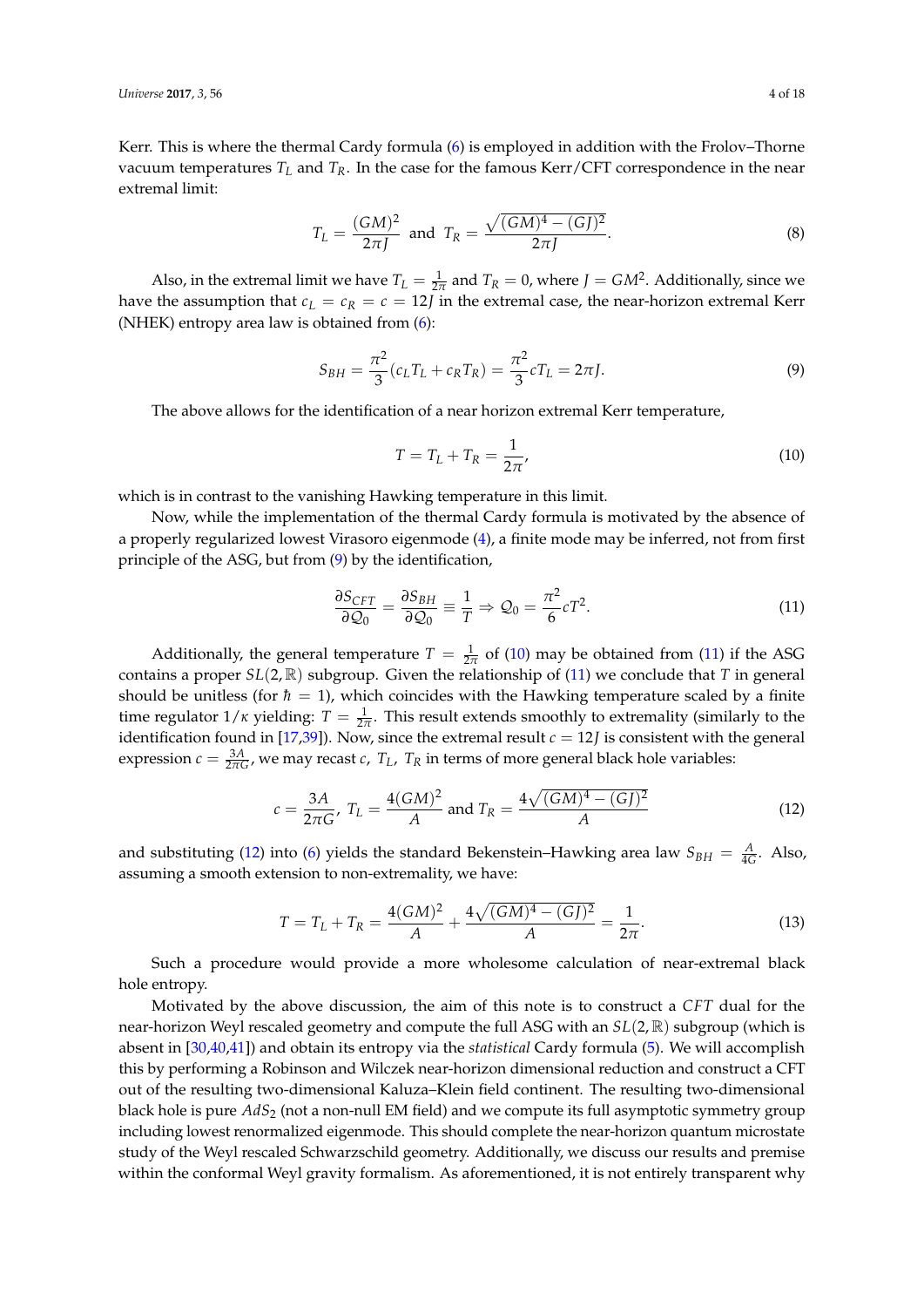the use of a conformally rescaled geometry instead of the actual geometry is valid, since they are geometrodynamically different. However, the conformal Weyl gravity (CWG) paradigm (see [\[42\]](#page-18-8) and the references therein) may straighten this implementation, since any two black holes related by a conformal transformation would belong to the same equivalence class of solutions to the respective CWG field equations. To engage in this topic, we solve the CWG vacuum field equations for a solution with  $AdS_2 \times S^2$  topology. We then study the resulting quantum microstates within an  $AdS_2/CFT_1$ correspondence and compute its full ASG. Finally we discuss a dimensional reduction of CWG and see what possible avenues there are for extracting the central extension directly from its action principle.

## **2. On the Weyl Rescaled Schwarzschild CFT**

In this section we complete the study of the near-horizon thermodynamics of the Weyl rescaled Schwarzschild spacetime within a full computation of its near-horizon ASG and quantum theory. In addition we demonstrate how both entropy and temperature are contained within one single respective formalism.

#### *2.1. Geometry*

We begin with the standard Schwarzschild spacetime metric:

$$
ds_{ss}^{2} = -\left(1 - \frac{2GM}{r}\right)dt^{2} + \left(1 - \frac{2GM}{r}\right)^{-1}dr^{2} + r^{2}d\theta^{2} + r^{2}\sin^{2}\theta d\phi^{2},
$$
(14)

which can be transformed to exhibit  $AdS_2 \times S^2$  topology via the Weyl rescaling,

<span id="page-5-0"></span>
$$
g_{\mu\nu} \rightarrow \Omega^{-2} g_{\mu\nu}
$$
  
for 
$$
\Omega^{-2} = \frac{(2GM)^2}{r^2}
$$
 (15)

followed by the map  $r \rightarrow 1/r$  and coordinate transformation:

<span id="page-5-2"></span><span id="page-5-1"></span>
$$
r \to \lambda r, \ t \to \frac{t}{(2GM)^2 \lambda'}, \tag{16}
$$

where the (2*GM*) 2 factor above is chosen to ensure the resulting black hole's horizon area is equivalent to the that of the original Schwarzschild spacetime in [\(14\)](#page-5-0). Next, taking the limit  $\lambda \to 0$  we obtain the Weyl rescaled Schwarzschild spacetime:

$$
ds^{2} = -\frac{r^{2}}{\ell^{2}}dt^{2} + \frac{\ell^{2}}{r^{2}}dr^{2} + \ell^{2}d\theta^{2} + \ell^{2}\sin^{2}\theta d\phi^{2},
$$
 (17)

where  $\ell^2 = (2GM)^2$ . The above Weyl rescaled Schwarzschild spacetime (WRSS) represents an extremal solution of *Petrov Type D* and *Segre Type*  $\{(11),(1,1)\}$  (non-null)<sup>1</sup> with global  $AdS_2\times S^2$  topology, however we will tune it to near-extremality via the finite temperature/mass gauge:

$$
ds_{WRSS}^2 = -\frac{r^2 - 2GMr}{\ell^2}dt^2 + \frac{\ell^2}{r^2 - 2GMr}dr^2 + \ell^2d\theta^2 + \ell^2\sin^2\theta d\phi^2,
$$
 (18)

where we have endowed the spacetime with an Arnowitt, Deser and Misner (*ADM*) mass parameter and horizon  $r_{+} = 2GM$ , which represents a finite excitation above extremality. The above two line elements [\(17\)](#page-5-1) and [\(18\)](#page-5-2) are classically diffeomerophic [\[3](#page-17-1)[,43\]](#page-18-9), as they both exhibit identical canonical

We employ the standard spacetime classification notation of [\[44\]](#page-18-10).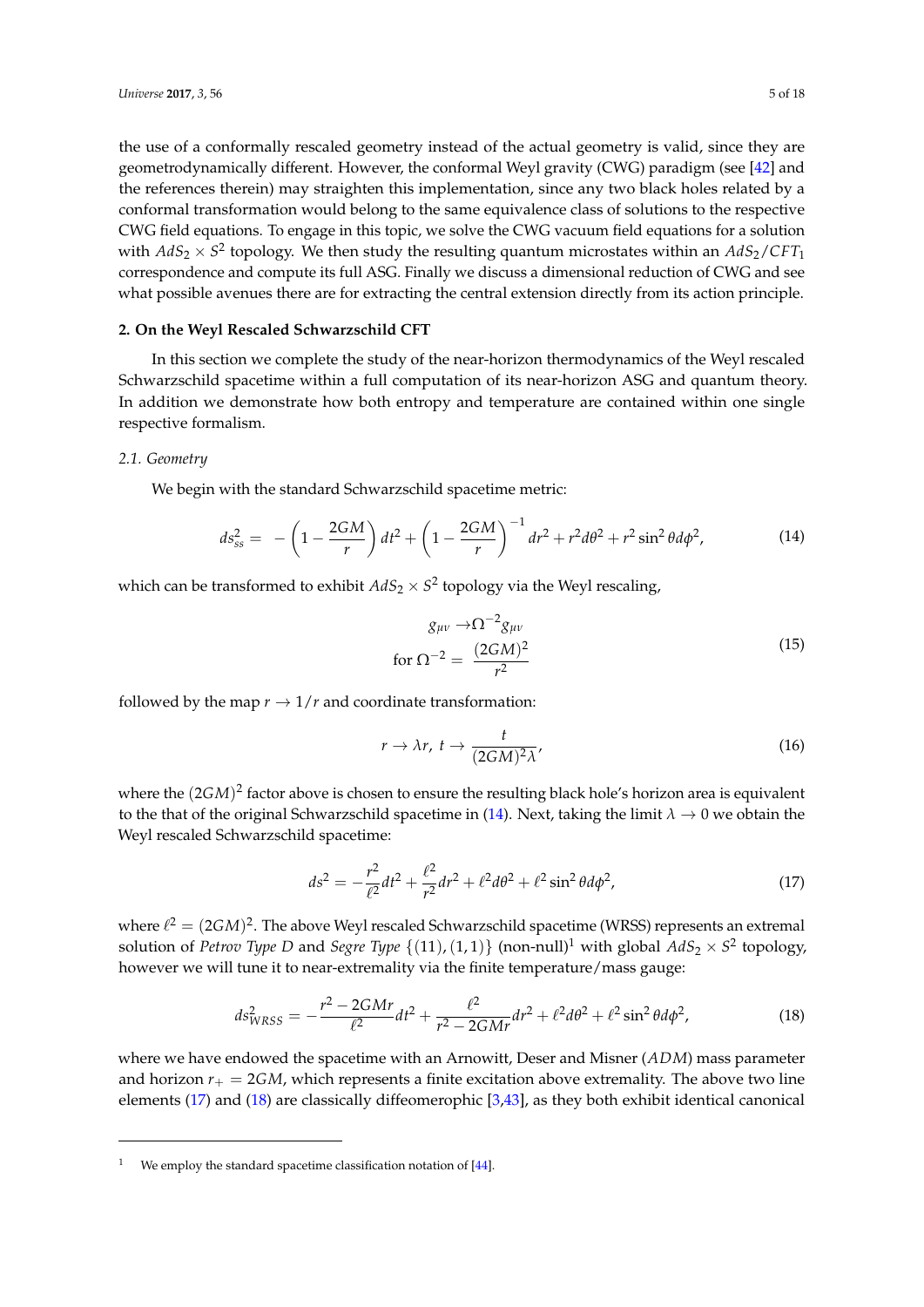Riemann tensors and covariant derivatives of their canonical Riemann tensors to the tenth order according to the Cartan–Karlhede spacetime equivalence algorithm/theorem [\[44](#page-18-10)[–46\]](#page-18-11):

$$
R^{(17)}_{\ \ \mu\alpha\nu\beta} = R^{(18)}_{\ \ \mu\alpha\nu\beta} \tag{19}
$$

$$
\nabla_{\rho} R^{(17)}_{\mu\alpha\nu\beta} = \nabla_{\rho} R^{(18)}_{\mu\alpha\nu\beta} = 0.
$$
 (20)

Since the first covariant derivative of both curvature tensors is identically zero, we need not list additional derivatives. However they induce different quantum theories in their respective near horizons and the excitation above extremality will aid substantially in our *CFT* construction.

#### <span id="page-6-1"></span>*2.2. Quantum Fields in WRSS Spacetime*

Similarly to the background discussed in the introduction, we will now perform a semi-classical analysis in the near horizon of [\(18\)](#page-5-2) in order to extract the two-dimensional field content relevant for our *CFT* construction. We do this by probing the spacetime with a minimally coupled scalar, for which we know the quantum effective action:

<span id="page-6-0"></span>
$$
S_{eff} \sim \frac{\bar{\beta}^{\psi}}{16\pi} \int d^2x \sqrt{-g^{(2)}} R^{(2)} \frac{1}{\Box_{g^{(2)}} R^{(2)}} + \cdots , \qquad (21)
$$

where  $\bar{\beta}^{\psi} = \frac{const}{G}$  is the Weyl anomaly coefficient [\[47](#page-18-12)[,48\]](#page-18-13). Our goal will be to determine the respective effective theory and value of  $\bar{\beta}^{\psi}$  within an *s*-wave approximation. This is reasonable if we assume our scalar probe has gravitational origin, i.e., [\(18\)](#page-5-2) exhibits a Kaluza–Klein decomposition:

$$
ds^{2} = -f(r)dt^{2} + f(r)^{-1}dr^{2} + \alpha^{2}e^{-2\psi(r)} \left[d\theta^{2} + \sin^{2}\theta \left(d\phi + Adt\right)^{2}\right]
$$
  
=  $ds_{2D}^{2} + \alpha^{2}e^{-2\psi(r)} \left[d\theta^{2} + \sin^{2}\theta \left(d\phi + A_{\mu}dx^{\mu}\right)^{2}\right]$  (22)

in terms of a two-dimensional black hole coupled to a two-dimensional real scalar and two-dimensional *U*(1) gauge field. In the case of [\(18\)](#page-5-2), the only allowable two-dimensional gauge field couplings are given by linear phase shifts of the form  $\phi \rightarrow \phi + At$ , and thus are trivial. Even for spacetimes that do not have global spherical symmetry, the *s*-wave approximation is still valid, since all of the gravitational dynamics seem to be contained in this regime [\[49\]](#page-18-14)<sup>2</sup>.

To begin extracting the relevant two-dimensional near-horizon field content, we consider a four-dimensional massless free scalar field in the background of [\(18\)](#page-5-2):

$$
S_{free} = \frac{1}{2} \int d^4x \sqrt{-g} g^{\mu\nu} \partial_{\mu} \varphi \partial_{\nu} \varphi
$$
  
\n
$$
= -\frac{1}{2} \int d^4x \varphi \left[ \partial_{\mu} \left( \sqrt{-g} g^{\mu\nu} \partial_{\nu} \right) \right] \varphi
$$
  
\n
$$
= -\frac{1}{2} \int d^4x \varphi \left[ \partial_t \left( -\ell^2 \sin \theta \frac{\ell^2}{r^2 - 2GMr} \partial_t \right) + \partial_r \left( \ell^2 \sin \theta \frac{r^2 - 2rGM}{\ell^2} \partial_r \right) \right]
$$
  
\n
$$
+ \partial_{\theta} \left( \ell^2 \sin \theta \frac{1}{\ell^2} \partial_{\theta} \right) + \partial_{\phi} \left( \ell^2 \sin \theta \frac{1}{\ell^2 \sin^2 \theta} \partial_{\phi} \right) \right] \varphi.
$$
  
\n(23)

<sup>2</sup> In [\[32\]](#page-18-0) it was shown that *lm* terms above 00 decay exponentially fast in time by analyzing the asymptotic behavior of the field equation for an axisymmetric spacetime.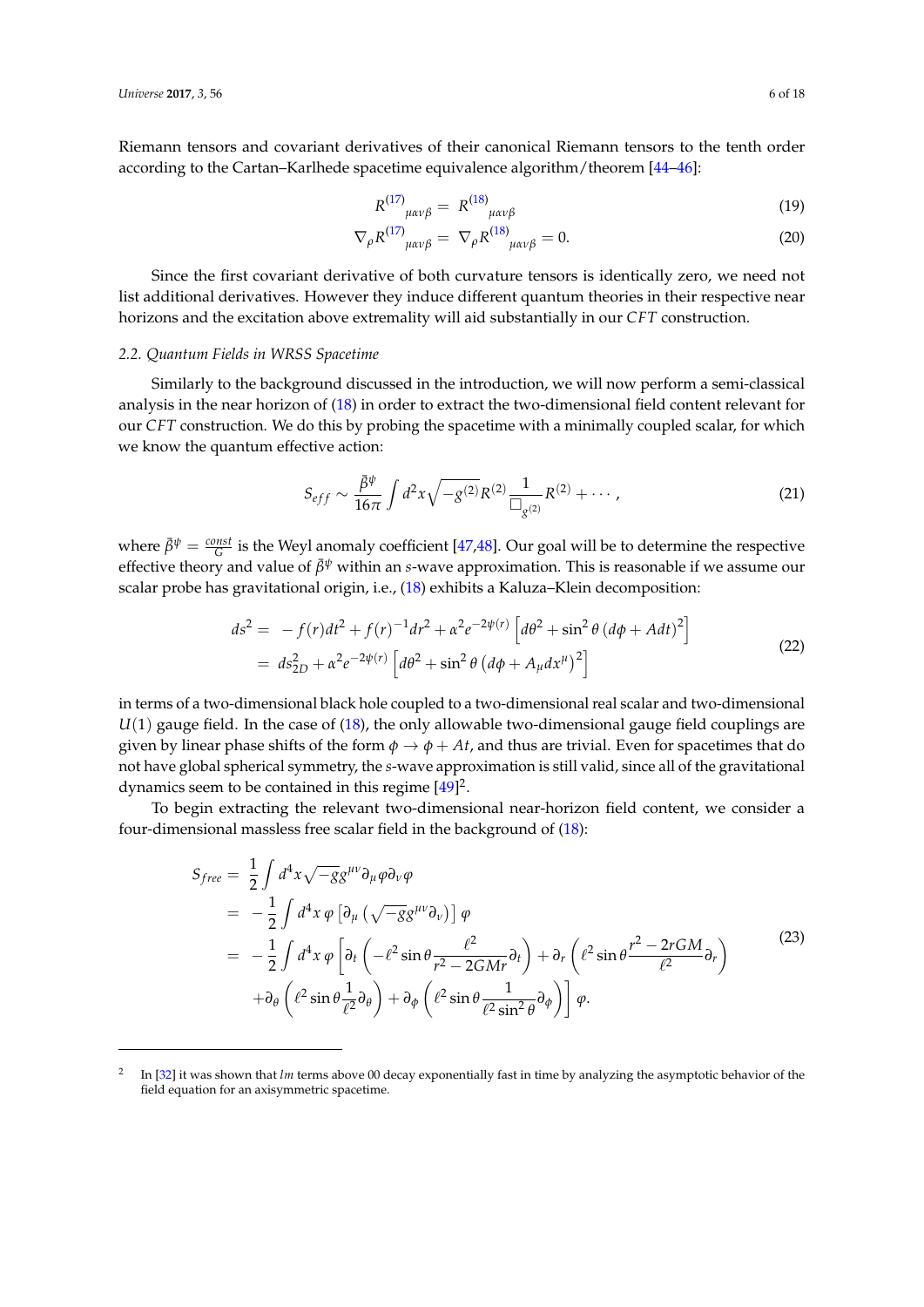The above functional can be reduced to a two-dimensional theory by expanding  $\varphi$  in terms of spherical harmonics via:

<span id="page-7-4"></span>
$$
\varphi(t,r,\theta,\phi) = \sum_{lm} \varphi_{lm}(r,t) Y_l^m(\theta,\phi), \qquad (24)
$$

where  $\varphi_{lm}$  is an interacting complex two-dimensional scalar field. Next, integrating out angular degrees of freedom, performing a change of coordinates to tortoise coordinates *dr*<sup>∗</sup> = *f*(*r*)*dr* and examining the region *r* ∼ *r*+, reduces the two-dimensional action even more. This is due to the fact that interacting, mixing, and potential terms ( $\sim l(l+1)...$ ) are weighted by a factor of  $f(r(r*)) \sim e^{2\kappa r^*}$ , which vanishes exponentially fast in the region near the horizon *r* ∼ *r*+. This leaves us with a collection of infinite massless scalar fields with action functional:

$$
S = -\frac{\ell^2}{2} \int d^2 x \; \varphi_{lm}^* \left[ -\frac{1}{f(r)} (\partial_t)^2 + \partial_r f(r) \partial_r \right] \varphi_{lm} = -\frac{\ell^2}{2} \int d^2 x \; \varphi_{lm}^* D_\mu \left[ \sqrt{-g^{(2)}} g_{(2)}^{\mu\nu} D_\nu \right] \varphi_{lm},
$$
(25)

where  $D_{\mu} = \partial_{\mu} - imA_{\mu}$  is the gauge covariant derivative. Thus, we arrive at the Robinson and Wilczek two-dimensional analog (RW2DA) fields for the WRSS spacetime solution given by:

$$
g^{(2)}_{\mu\nu} = \begin{pmatrix} -f(r) & 0\\ 0 & \frac{1}{f(r)} \end{pmatrix} \qquad f(r) = \frac{r^2 - 2GMr}{\ell^2} \tag{26}
$$

with trivial  $U(1)$  gauge field.

<span id="page-7-3"></span><span id="page-7-0"></span>
$$
\mathcal{A} = \mathcal{A}_t dt = constant = 0. \tag{27}
$$

Again, given the WRSS ansatz [\(18\)](#page-5-2), it is not surprising that the only relevant physical fields in the region *r* ∼ *r*<sup>+</sup> are the above RW2DAs, with a trivial gauge sector. This is due to its spherical symmetry and we will continue in the next section with a holographic semiclassical analysis of  $g^{(2)}_{\;\;\;\;\mu\nu}$ ,  ${\cal A}$  and  $\varphi_{lm}$ to obtain the dual quantum CFT in the near-horizon regime.

The quantum effective functional of [\(25\)](#page-7-0), to *s*-wave  $\varphi_{00}=\sqrt{\frac{6}{G}}\psi$  for unitless<sup>3</sup>  $\psi$ , is obtained via path integration over *ψ*, which amounts to a zeta-function regularization of the functional determinant of  $D_{\mu} \left[ \sqrt{-g^{(2)}} g_{(2)}^{\mu \nu} \right]$  $\left[\begin{smallmatrix} \mu\nu \ (2) D_{\nu} \end{smallmatrix}\right]$ . In general it is comprised of the two parts [\[11](#page-17-25)[,50\]](#page-18-15):

<span id="page-7-2"></span><span id="page-7-1"></span>
$$
\Gamma = \Gamma_{grav} + \Gamma_{U(1)} \tag{28}
$$

where,

$$
\Gamma_{grav} = \frac{\ell^2}{16\pi G} \int d^2x \sqrt{-g^{(2)}} R^{(2)} \frac{1}{\Box_{g^{(2)}} R^{(2)}},
$$
\n
$$
\Gamma_{U(1)} = \frac{3e^2\ell^2}{\pi G} \int \mathcal{F} \frac{1}{\Box_{g^{(2)}} \mathcal{F}} \tag{29}
$$

and in concurrence with [\(21\)](#page-6-0) for  $\bar{\beta}^{\psi} = \frac{\ell^2}{G}$  $\frac{\ell^2}{G}$ . *R*<sup>(2)</sup> above is the Ricci scalar curvature obtained from *g*<sup>(2)</sup><sub>μν</sub> and  $\mathcal{F} = d\mathcal{A}$  is the *U*(1) invariant curvature two form. Naturally,  $\Gamma_{U(1)} = 0$  in [\(28\)](#page-7-1) for the case of

<sup>&</sup>lt;sup>3</sup> The factor  $\sqrt{6}$  is chosen to coincide with the normalization of [\(21\)](#page-6-0) for the gravitational sector of the effective action.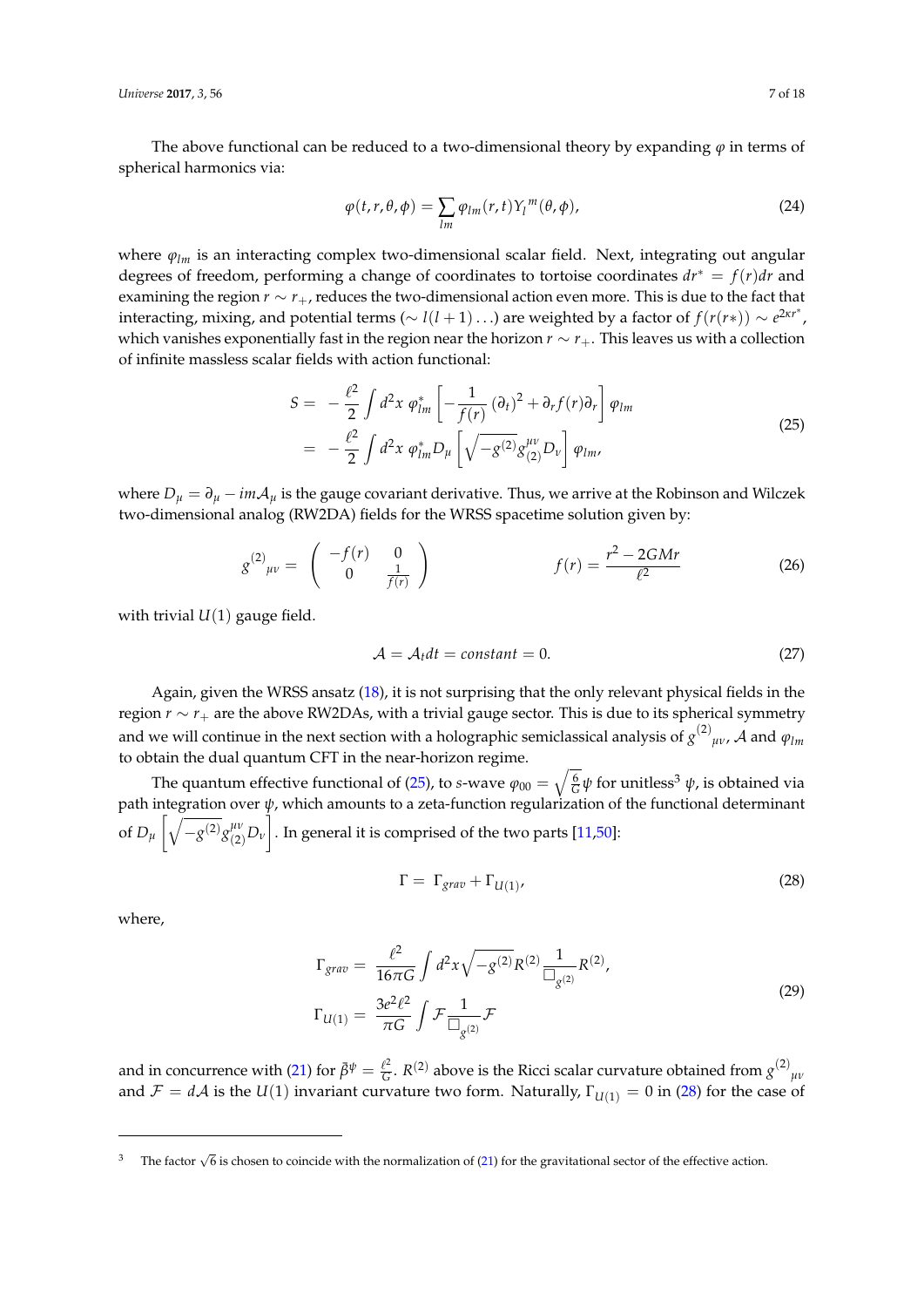WRSS, but we will keep it in our analysis for completeness and use in later sections. Next, we wish to restore locality in [\(29\)](#page-7-2), which may be done by introducing auxiliary scalars Φ and *B* such that:

$$
\Box_{g^{(2)}} \Phi = R^{(2)} \text{ and } \Box_{g^{(2)}} B = \epsilon^{\mu\nu} \partial_{\mu} \mathcal{A}_{\nu}, \tag{30}
$$

which for general  $f(r)$  and  $A_t(r)$  have the form:

<span id="page-8-0"></span>
$$
-\frac{1}{f(r)}\partial_t^2 \Phi + \partial_r f(r) \partial_r \Phi = R^{(2)}
$$
  

$$
-\frac{1}{f(r)}\partial_t^2 B + \partial_r f(r) \partial_r B = -\partial_r A_t,
$$
 (31)

with general solutions:

<span id="page-8-4"></span><span id="page-8-2"></span>
$$
\Phi(t,r) = \alpha_1 t + \int dr \frac{\alpha_2 - f'(r)}{f(r)}
$$
  
\n
$$
B(t,r) = \beta_1 t + \int dr \frac{\beta_2 - A_t(r)}{f(r)},
$$
\n(32)

where *α<sup>i</sup>* and *β<sup>i</sup>* are integration constants. Using [\(30\)](#page-8-0) in [\(29\)](#page-7-2) yields a near-horizon Liouville-type *CFT* of the form:

$$
S_{NHCFT} = \frac{\ell^2}{16\pi G} \int d^2x \sqrt{-g^{(2)}} \left\{-\Phi \Box_{g^{(2)}} \Phi + 2\Phi R^{(2)}\right\} + \frac{3e^2 \ell^2}{\pi G} \int d^2x \sqrt{-g^{(2)}} \left\{-B \Box_{g^{(2)}} B + 2B \left(\frac{\epsilon^{\mu\nu}}{\sqrt{-g^{(2)}}}\right) \partial_{\mu} A_{\nu}\right\}
$$
(33)

## *2.3. Asymptotic Symmetries*

Now, we will compute the non-trivial asymptotic symmetries of relevance for the gravitational sector of [\(26\)](#page-7-3) with large *r* behavior defined by,

$$
g^{(0)}_{\mu\nu} = \begin{pmatrix} -\frac{r^2}{\ell^2} + \frac{2rGM}{\ell^2} + \mathcal{O}\left(\left(\frac{1}{r}\right)^3\right) & 0\\ 0 & \frac{\ell^2}{r^2} + \mathcal{O}\left(\left(\frac{1}{r}\right)^3\right) \end{pmatrix}
$$
(34)

which yield a asymptotically  $AdS_2$  configuration with the Ricci scalar,  $R = -\frac{2}{l^2} + O\left(\left(\frac{1}{r}\right)^1\right)$ . We couple this with the following metric fall-off conditions:

<span id="page-8-3"></span>
$$
\delta g_{\mu\nu} = \begin{pmatrix} O\left(\left(\frac{1}{r}\right)^3\right) & O\left(\left(\frac{1}{r}\right)^0\right) \\ O\left(\left(\frac{1}{r}\right)^0\right) & O\left(r\right) \end{pmatrix}, \tag{35}
$$

which are preserved by the following set of asymptotic diffeomorphisms:

$$
\chi = -C_1 \frac{r\xi(t)}{r - 2GM} \partial_t + C_2 r\xi'(t) \partial_r,
$$
\n(36)

where *ξ*(*t*) is an arbitrary function and *C<sup>i</sup>* are arbitrary normalization constants. Switching to conformal light cone coordinates given by:

<span id="page-8-1"></span>
$$
x^{\pm} = t \pm r^* \tag{37}
$$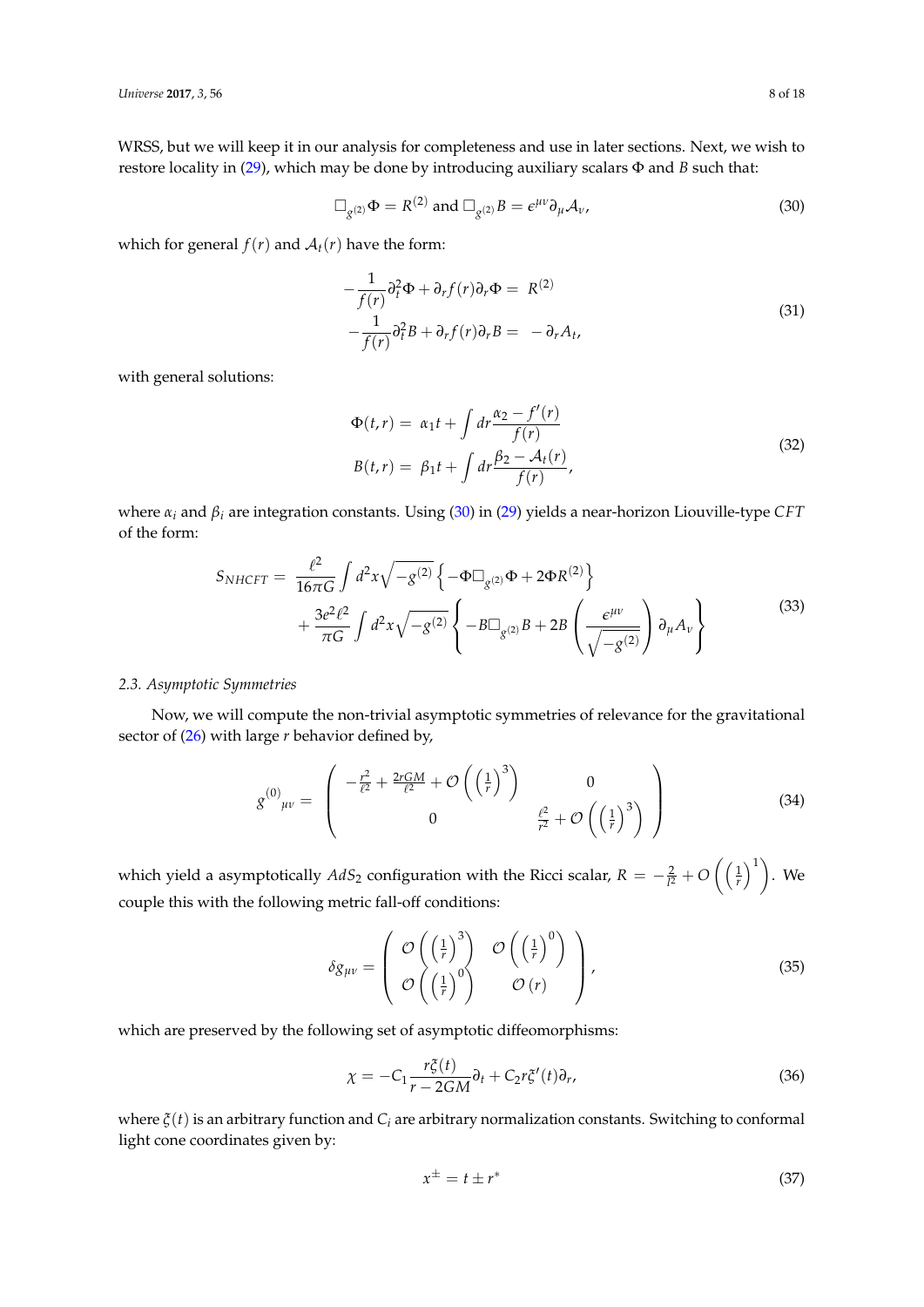and transforming [\(36\)](#page-8-1), we obtain:

<span id="page-9-2"></span>
$$
\chi^{\pm} = \frac{\left(-C_1 r(r^*)\xi(x^+, x^-) \pm C_2 \ell^2 \xi'(x^+, x^-)\right)}{r(r^*) - 2GM},\tag{38}
$$

which are smooth on the asymptotic boundary.

## *2.4. Energy Momentum and Central Charge*

The energy momentum tensor is defined in the usual way:

$$
\langle T_{\mu\nu} \rangle = \frac{2}{\sqrt{-g^{(2)}}} \frac{\delta S_{NHCFT}}{\delta g^{(2)\mu\nu}} \n= \frac{\ell^2}{8\pi G} \left\{ \partial_\mu \Phi \partial_\nu \Phi - 2 \nabla_\mu \partial_\nu \Phi + g^{(2)}_{\mu\nu} \left[ 2R^{(2)} - \frac{1}{2} \nabla_\alpha \Phi \nabla^\alpha \Phi \right] \right\}
$$
\n(39)

Next, we substitute the general solution [\(32\)](#page-8-2) into [\(39\)](#page-9-0) and adopt modified Unruh vacuum boundary conditions (MUBC) [\[51\]](#page-18-16),

<span id="page-9-0"></span>
$$
\begin{cases} \langle T_{++} \rangle = 0 & r \to \infty, \ \ell \to \infty \\ \langle T_{--} \rangle = 0 & r \to r_{+} \end{cases}
$$
\n(40)

which infer the general behavior:

$$
\begin{cases} f(r) = 0 & r \to r_+ \\ f(r) = 0 & \ell \to \infty \end{cases} \tag{41}
$$

These results allows the determination of the integration constants *α<sup>i</sup>* , yielding:

$$
\alpha_1 = -\alpha_2 = \frac{1}{2}f'(r_+)
$$
\n(42)

and thus, determining the energy momentum tensor (EMT). The above EMT exhibits a Weyl (trace) anomaly given by:

<span id="page-9-1"></span>
$$
\left\langle T_{\mu}{}^{\mu}\right\rangle = -\frac{\bar{\beta}^{\psi}}{4\pi}R^{(2)},\tag{43}
$$

which uniquely determines the value of central charge via [\[28\]](#page-17-19):

$$
\frac{c}{24\pi} = \frac{\bar{\beta}^{\psi}}{4\pi} \Rightarrow c = 6\ell^2 / G = \frac{3A}{2\pi G'},
$$
\n(44)

in agreement with [\(7\)](#page-2-3). Additionally, due to the use of the MUBC (and to  $\mathcal{O}(\frac{1}{\ell})^2$ , which we denote by the single limit  $x^+ \to \infty$ ), the asymptotic boundary of interest of the EMT is dominated by one holomorphic component  $\langle T_{--} \rangle$ . Expanding this component in terms of the boundary fields [\(34\)](#page-8-3) and computing its response to the asymptotic symmetry yields:

$$
\delta_{\chi^-} \langle T_{--} \rangle = \chi^- \langle T_{--} \rangle' + 2 \langle T_{--} \rangle \left( \chi^- \right)' + \frac{c}{24\pi} \left( \chi^- \right)''' + \mathcal{O}\left( \left( \frac{1}{r} \right)^3 \right), \tag{45}
$$

where the prime denotes temporal derivatives. The above implies that  $\langle T_{−-} \rangle$  transforms asymptotically as the EMT of a one-dimensional *CFT* with center [\(44\)](#page-9-1).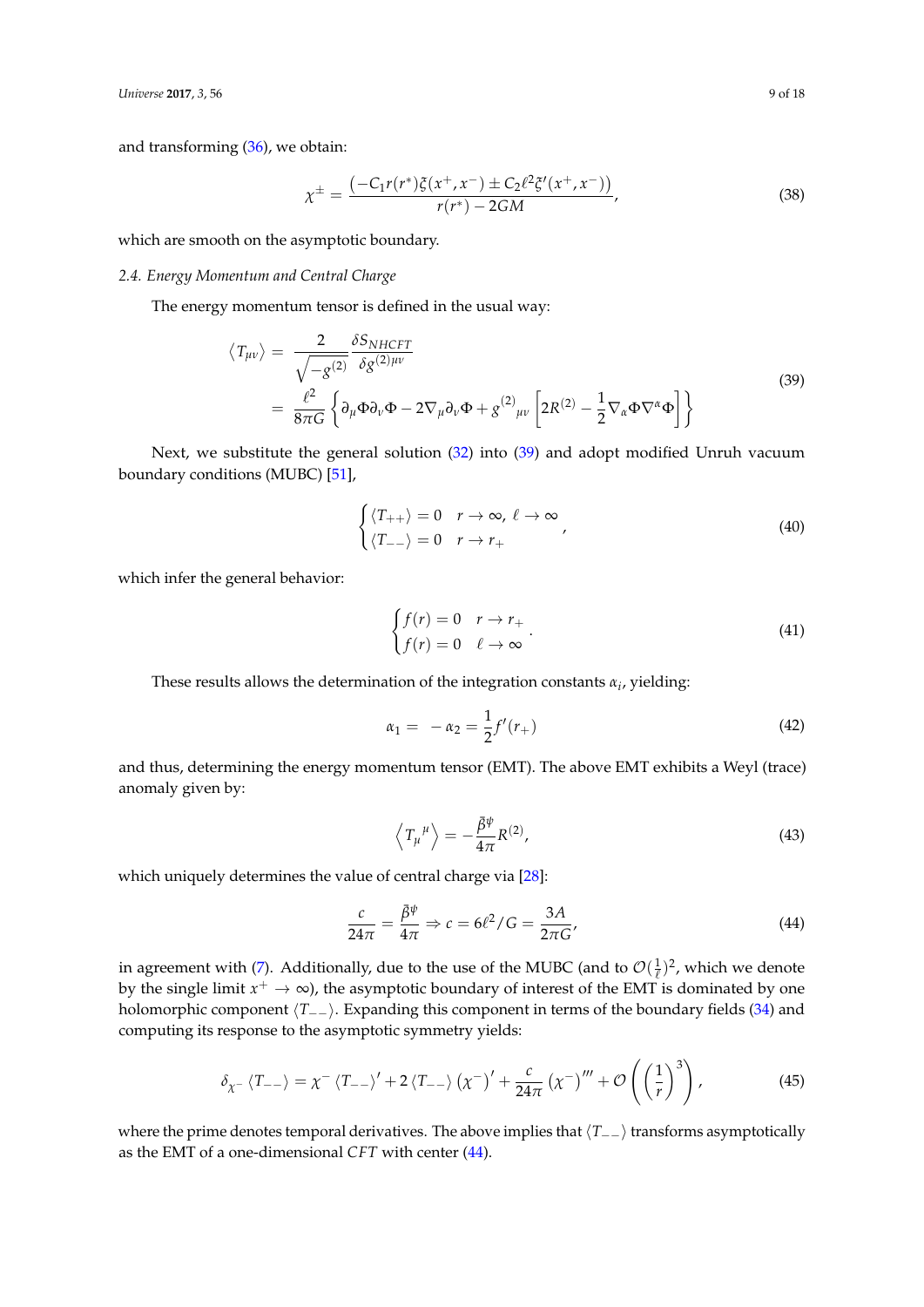## <span id="page-10-0"></span>*2.5. Full Asymptotic Symmetry Group*

Next, we compute the full ASG or charge algebra by compactifying the *x*<sup>−</sup> coordinate to a circle from  $0 \to 4\pi\ell^2/r_+$  and defining the asymptotic conserved charge:

$$
\mathcal{Q}_n = \lim_{x^+ \to \infty} \int dx^\mu \left\langle T_{\mu\nu} \right\rangle \chi_{n'}^\nu \tag{46}
$$

where we replaced  $\zeta(x^+, x^-)$  with circle diffieomorphisms  $\frac{e^{-in(r_+/2l^2)x^{\pm}}}{r_+/2l^2}$  $\frac{1}{r+1/2\ell^2}$  in [\(38\)](#page-9-2) and the *C*<sub>*i*</sub>s are fixed by requiring the  $\chi_n^-$  to form an asymptotic centerless Witt or  $Diff(S^1)$  subalgebra:

$$
i\left\{\chi_m^-, \chi_n^-\right\} = (m-n)\chi_{m+n}^-.
$$
\n(47)

Now, we calculate the canonical response of  $\mathcal{Q}_n$  with respect to the asymptotic symmetry yields:

$$
\delta_{\chi_m^-} \mathcal{Q}_n = [\mathcal{Q}_m, \mathcal{Q}_n] = (m - n) \mathcal{Q}_n + \frac{c}{12} m \left( m^2 - 1 \right) \delta_{m+n,0},\tag{48}
$$

i.e., the asymptotic quantum generators form a centrally extended Virasoro algebra with central charge [\(44\)](#page-9-1) and computable non-zero lowest eigenmode:

$$
Q_0 = \frac{\ell^2}{4G} = \frac{A}{16\pi G}.
$$
\n(49)

## *2.6. AdS*2/*CFT*<sup>1</sup> *and WRSS Thermodynamics*

Summarizing from the previous section, we showed that the WRSS is holographically dual to a CFT with center:

$$
c = \frac{3A}{2\pi G} \tag{50}
$$

and lowest Virasoro eigenmode,

$$
\mathcal{Q}_0 = \frac{A}{16\pi G}.\tag{51}
$$

Using this results in the statistical (not thermal) Cardy formula [\(5\)](#page-2-1),

$$
S = 2\pi \sqrt{\frac{cQ_0}{6}} = \frac{A}{4G} = \frac{\ell^2}{4G'},
$$
\n(52)

which is in agreement with the Bekenstein–Hawking area law [\(1\)](#page-1-0) for the Schwarzschild spacetime [\(14\)](#page-5-0).

Next, to compute the WRSS black hole temperature we turn our attention back to the EMT [\(39\)](#page-9-0), which on the horizon  $r \rightarrow r_+$  is dominated by one holomorphic component:

$$
\langle T_{++} \rangle = -\frac{\ell^2}{32\pi G} f'\left(r^+\right)^2 \tag{53}
$$

which is precisely the Hawking flux (*HF*, radiation flux ∼ *T t r* ) of the WRSS metric, weighted by the central charge [\(44\)](#page-9-1):

$$
\langle T_{++} \rangle = cHF = -c\frac{\pi}{12} \left( T_H \right)^2 \tag{54}
$$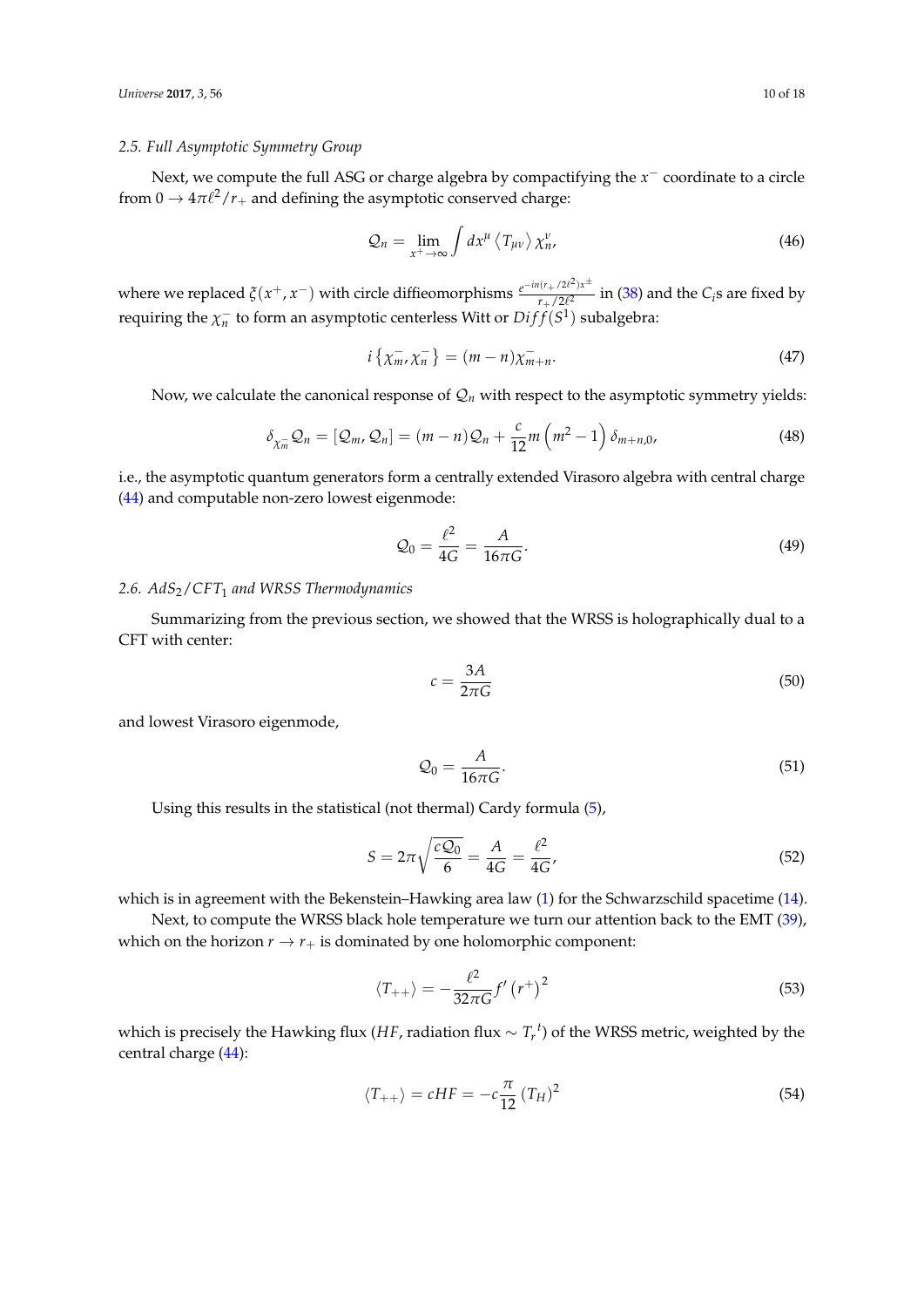with Hawking temperature [\[52,](#page-18-17)[53\]](#page-18-18)

$$
T_H = \frac{f'(r^+)}{4\pi}.\tag{55}
$$

The above are interesting results, as they demonstrate that the  $AdS_2/CFT_1$  correspondence constructed here contains information about both black hole entropy and black hole temperature. However, we should note that the  $\langle T_{++} \rangle$  component in the respective limit is not precisely the Hawking flux of the four-dimensional parent black hole, yet having prior knowledge of the central extension, it is possible to read off the relevant information from the correspondence.

## **3. Canonical Microstates from the ASG and Conformal Weyl Gravity**

As mentioned in the introduction we turn our attention now to the computation of the full ASG of a black hole originating from the conformal Weyl gravity (CWG) paradigm. The CWG action function is given by,

<span id="page-11-0"></span>
$$
S_{CWG} = \alpha_g \int d^4x \sqrt{-g} W^{\alpha\mu\beta\nu} W_{\alpha\mu\beta\nu},
$$
\n(56)

where *α<sup>g</sup>* is a unit-less coupling and *Wαµβν* is the Weyl tensor defined in its usual way. The above action is invariant under conformal transformations and thus [\(14\)](#page-5-0) and [\(18\)](#page-5-2) belong to the same equivalence class of solutions within this formalism. The unit-less coupling makes CWG a naively attractive candidate for pursuing quantum gravity, it also includes cosmological dynamics as part of its vacuum, however the fourth-order nature and unitarity issues endow it with some difficulties. It is nonetheless an attractive theory and includes all the standard solar-system tests of general relatively and warrants investigation in its own right. In this section will construct a near-horizon CFT dual to a black hole belonging uniquely to the CWG vacuum solution space. We compute the resulting implied ASG and thermodynamics. This analysis strengthens the premise of equivalent black hole thermodynamic systems related by a conformal transformation of the parent black holes.

## *3.1. CWG Geometry*

The vacuum equation of motion of CWG resulting from varying [\(56\)](#page-11-0) with respect to the inverse metric reads:

<span id="page-11-1"></span>
$$
2\nabla_{\alpha}\nabla_{\beta}W_{\mu}^{\ \alpha\beta}_{\ \ \nu} + R_{\alpha\beta}W_{\mu}^{\ \alpha\beta}_{\ \ \nu} = 0 \tag{57}
$$

We will solve the above equation starting with the initial Kaluza–Klein ansatz:

$$
ds^{2} = K_{1}(\theta) \left[ -f(r)dt^{2} + f(r)^{-1}dr^{2} + \ell^{2}d\theta^{2} \right] + \frac{\ell^{2}sin^{2}\theta}{K_{2}(\theta)} \left( d\phi - A_{\mu}(r)dx^{\mu} \right)^{2}, \tag{58}
$$

which includes a particular interesting solution (conformal Weyl gravity solution, CWGS) with finite mass/temperature:

$$
f(r) = \frac{r^2 - 2GMr}{\ell^2} \qquad A_{\mu}(r)dx^{\mu} = -\frac{r - 2GM}{\ell^2}dt \text{ and}
$$
 (59)

$$
K_1(\theta) = \sin \theta \qquad K_2(\theta) = \sin \theta \qquad (60)
$$

and line element:

$$
ds_{C WGS}^2 = \sin \theta \left[ -\frac{r^2 - 2GMr}{\ell^2} dt^2 + \frac{\ell^2}{r^2 - 2GMr} dr^2 + \ell^2 d\theta^2 \right] + \ell^2 \sin \theta \left( d\phi + \frac{r - 2GM}{\ell^2} dt \right)^2.
$$
 (61)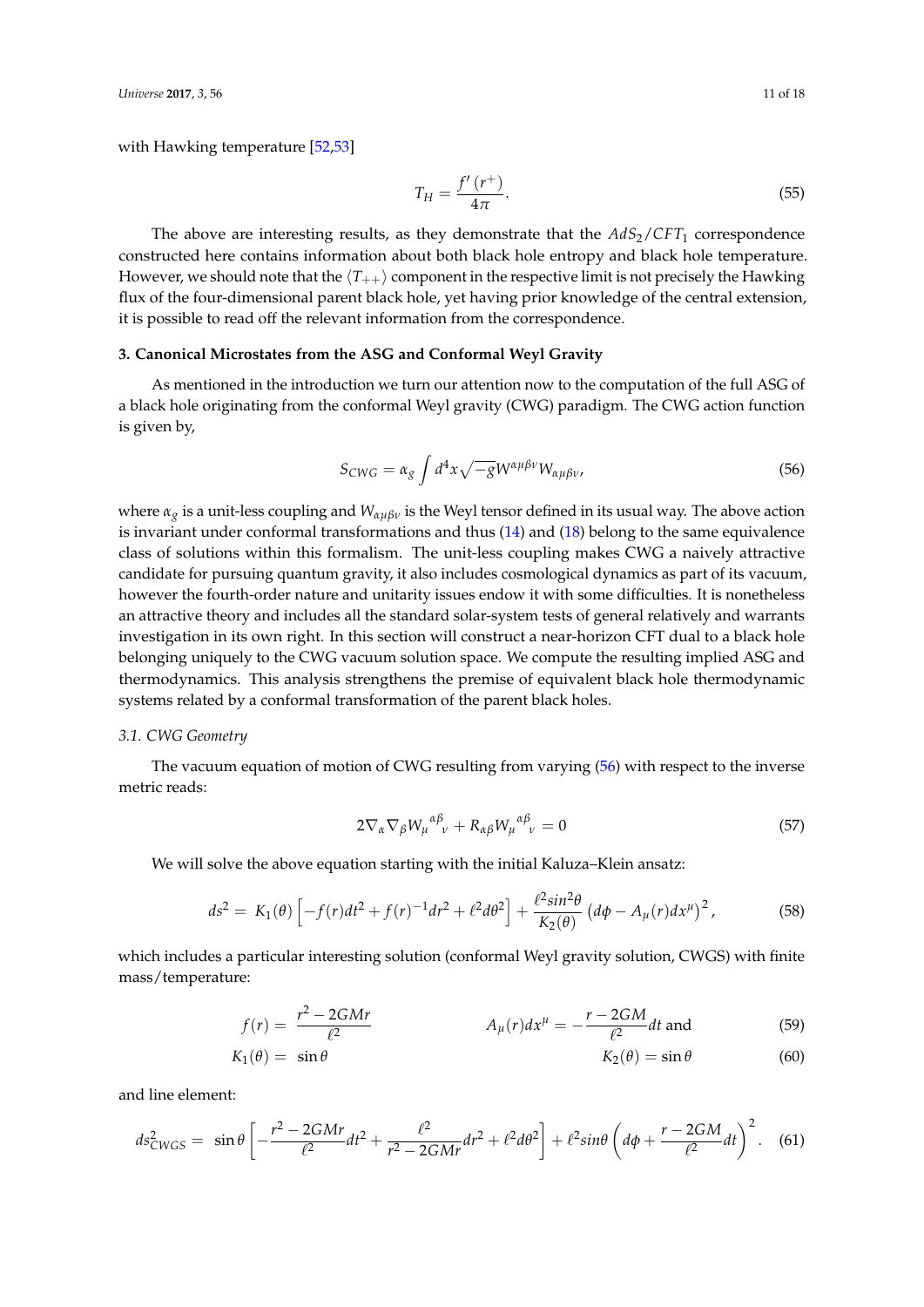The above line element exhibits local  $AdS_2\times S^2$  topology and non trivial two-dimensional  $U(1)$ gauge potential. It is a black hole of global *Petrov Type O* and *Segre Type* {(111), 1} (perfect fluid), with the Kretschmann invariant:

$$
R_{\mu\nu\alpha\beta}R^{\mu\nu\alpha\beta} = \frac{15\csc^6\theta}{4\ell^2} \tag{62}
$$

and horizon located at  $r_+ = 2GM$  with area  $A = 4\pi \ell^2$ . We computed and listed the classification here for completeness, however in general we are not interested in the novelty of [\(61\)](#page-11-1), only in the near-horizon quantum theory. The *AdS*<sub>2</sub> factor and finite mass/temperature in [\(61\)](#page-11-1) will aid (as before) considerably in our next analytical pursuits.

#### *3.2. Quantum Fields in CWGS*

Following from Section [2.2,](#page-6-1) we will similarly begin by probing [\(61\)](#page-11-1) with a free scalar field:

$$
S_{free} = \frac{1}{2} \int d^4x \sqrt{-g} g^{\mu\nu} \partial_{\mu} \varphi \partial_{\nu} \varphi
$$
  
\n
$$
= -\frac{1}{2} \int d^4x \varphi \left[ \partial_{\mu} \left( \sqrt{-g} g^{\mu\nu} \partial_{\nu} \right) \right] \varphi
$$
  
\n
$$
= -\frac{1}{2} \int d^4x \varphi \left[ \partial_t \left( -\ell^2 \sin \theta \frac{\ell^2}{r^2 - 2GMr} \partial_t \right) + \partial_r \left( \ell^2 \sin \theta \frac{r^2 - 2rGM}{\ell^2} \partial_r \right) \right]
$$
  
\n
$$
+ \partial_{\theta} \left( \ell^2 \sin \theta \frac{1}{\ell^2} \partial_{\theta} \right) + \partial_{\phi} \left( \left\{ \sin \theta - \ell^2 \sin \theta \frac{r^2}{\ell^4} \frac{\ell^2}{r^2 - 2GMr} \right\} \partial_{\phi} \right)
$$
  
\n
$$
+ 2\partial_t \left( -\ell^2 \sin \theta \frac{r}{\ell^2} \frac{\ell^2}{r^2 - 2GMr} \partial_{\phi} \right) \right] \varphi.
$$
 (63)

Again, we reduce to a two-dimensional theory by expanding  $\varphi$  in terms of spherical harmonics [\(24\)](#page-7-4), integrating out angular degrees of freedom, changing to tortoise coordinates and taking the limit *r* ∼ *r*+, which leaves us with a (similar to [\(25\)](#page-7-0)) collection of infinite massless scalar fields with action functional:

$$
S = -\frac{\ell^2}{2} \int d^2x \; \varphi_{lm}^* \left[ -\frac{1}{f(r)} \left( \partial_t - imA_t(r) \right)^2 + \partial_r f(r) \partial_r \right] \varphi_{lm} = -\frac{\ell^2}{2} \int d^2x \; \varphi_{lm}^* D_\mu \left[ \sqrt{-g^{(2)}} g_{(2)}^{\mu\nu} D_\nu \right] \varphi_{lm},
$$
(64)

Thus, we arrive at the RW2DA fields for the CWGS spacetime given by:

$$
g^{(2)}_{\mu\nu} = \begin{pmatrix} -f(r) & 0\\ 0 & \frac{1}{f(r)} \end{pmatrix} \qquad f(r) = \frac{r^2 - 2GMr}{\ell^2} \tag{65}
$$

and *U*(1) gauge field.

<span id="page-12-1"></span><span id="page-12-0"></span>
$$
\mathcal{A} = A_t(r)dt = -\frac{r - 2GM}{\ell^2}dt.
$$
\n(66)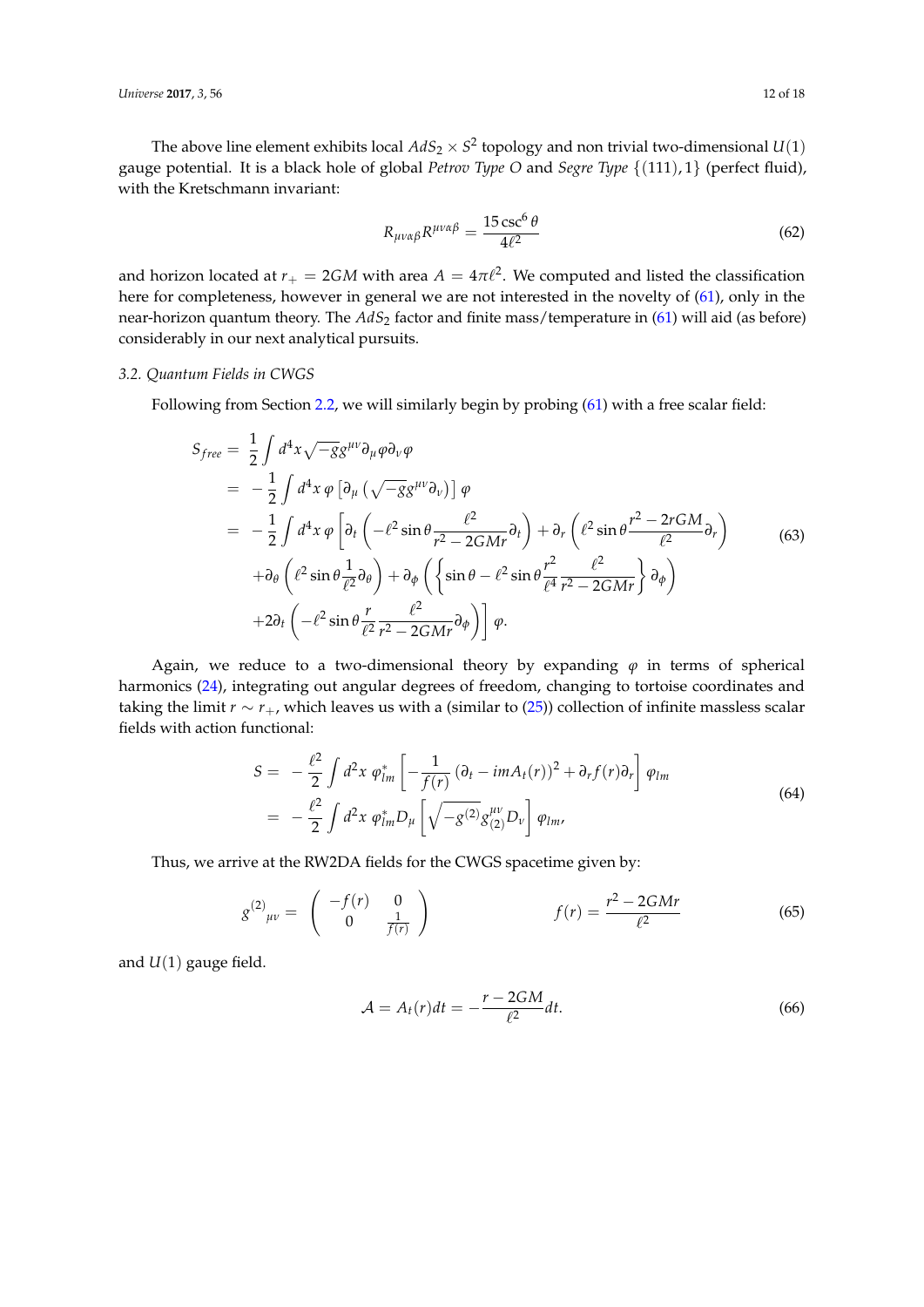At this point we follow the same steps as in the previous section going from [\(28\)](#page-7-1) to [\(33\)](#page-8-4), yielding again a Liouville-type near-horizon *CFT* for the RW2DA of the CWGS spacetime:

$$
S_{NHCFT} = \frac{\ell^2}{16\pi G} \int d^2x \sqrt{-g^{(2)}} \left\{-\Phi \Box_{g^{(2)}} \Phi + 2\Phi R^{(2)}\right\} + \frac{3e^2 \ell^2}{\pi G} \int d^2x \sqrt{-g^{(2)}} \left\{-B \Box_{g^{(2)}} B + 2B \left(\frac{\epsilon^{\mu\nu}}{\sqrt{-g^{(2)}}}\right) \partial_{\mu} A_{\nu}\right\}
$$
(67)

## *3.3. CWGS Asymptotic Symmetries*

We will now focus on the non-trivial asymptotic symmetries of relevance for the RW2DA fields [\(65\)](#page-12-0) and [\(66\)](#page-12-1) with large *r* behavior defined by:

$$
g^{(0)}_{\mu\nu} = \begin{pmatrix} -\frac{r^2}{\ell^2} + \frac{2rGM}{\ell^2} + \mathcal{O}\left(\left(\frac{1}{r}\right)^3\right) & 0\\ 0 & \frac{\ell^2}{r^2} + \mathcal{O}\left(\left(\frac{1}{r}\right)^3\right) \end{pmatrix}
$$
(68)

$$
\mathcal{A}^{(0)}_{t} = \frac{r}{\ell^2} + \mathcal{O}\left(\frac{1}{r}\right)^3 \tag{69}
$$

which yield an asymptotically  $AdS_2$  configuration with the Ricci scalar,  $R=-\frac{2}{l^2}+O\left(\left(\frac{1}{r}\right)^1\right)$ . We couple this with the following metric and gauge field fall-off conditions:

<span id="page-13-1"></span>
$$
\delta g_{\mu\nu} = \begin{pmatrix} \mathcal{O}\left(\left(\frac{1}{r}\right)^3\right) & \mathcal{O}\left(\left(\frac{1}{r}\right)^0\right) \\ \mathcal{O}\left(\left(\frac{1}{r}\right)^0\right) & \mathcal{O}\left(r\right) \end{pmatrix}
$$
(70)

$$
\delta \mathcal{A} = \mathcal{O}\left(\frac{1}{r}\right)^0 \tag{71}
$$

which are again preserved by the following set of asymptotic diffeomorphisms:

$$
\chi = -C_1 \frac{r\xi(t)}{r - 2GM} \partial_t + C_2 r\xi'(t) \partial_r,\tag{72}
$$

The variation of the gauge field with respect to the above diffeomorphisms yields  $\delta_\chi {\cal A}={\cal O}\left(\frac{1}{r}\right)^0$ and thus,  $\delta_{\chi}$  is trivially elevated to a total symmetry,

<span id="page-13-0"></span>
$$
\delta_{\chi} \to \delta_{\chi + \Lambda} \tag{73}
$$

of the action. Finally, again switching to conformal light cone coordinates and transforming [\(72\)](#page-13-0), we obtain:

$$
\chi^{\pm} = \frac{\left(-C_1 r(r^*)\xi(x^+, x^-) \pm C_2 \ell^2 \xi'(x^+, x^-)\right)}{r(r^*) - 2GM},\tag{74}
$$

which are still smooth on the relevant asymptotic boundary.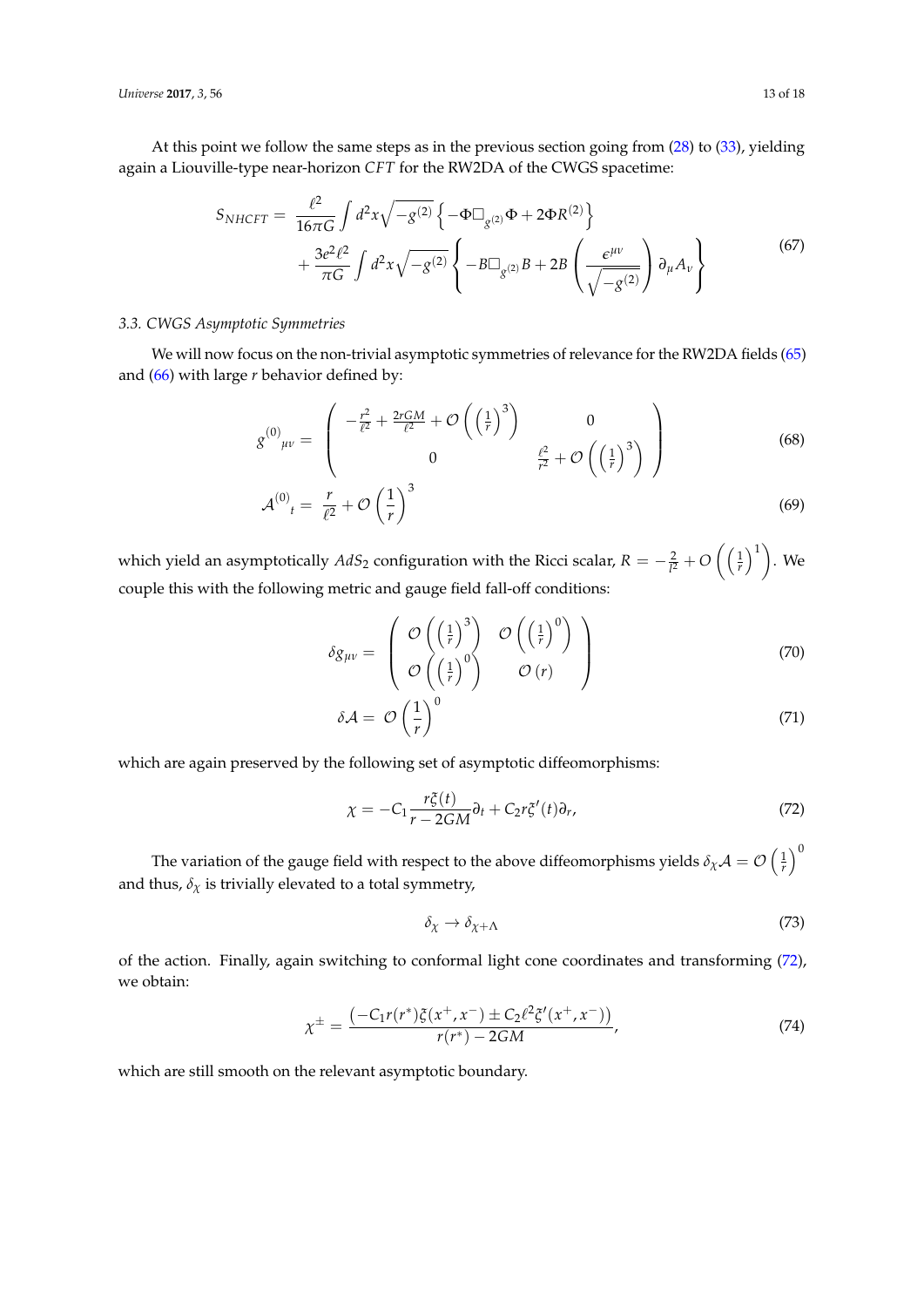#### *3.4. Energy Momentum and CWGS Central Charge*

The energy momentum is given by  $(39)$ , and the  $U(1)$  current is defined as:

$$
\langle J^{\mu} \rangle = \frac{1}{\sqrt{-g^{(2)}}} \frac{\delta S_{NHCFT}}{\delta A_{\mu}} = \frac{6e^2 \ell^2}{\pi} \frac{1}{\sqrt{-g^{(2)}}} \epsilon^{\mu \nu} \partial_{\nu} B. \tag{75}
$$

Again, substituting the general solution [\(32\)](#page-8-2) into [\(75\)](#page-14-0) and employing MUBC on both currents above:

<span id="page-14-0"></span>
$$
\begin{cases} \langle T_{++} \rangle = \langle J_{+} \rangle = 0 & r \to \infty, \ \ell \to \infty \\ \langle T_{--} \rangle = \langle J_{-} \rangle = 0 & r \to \epsilon \end{cases}
$$
 (76)

we obtain the general behavior:

$$
\begin{cases}\nf(r) = 0 & r \to \epsilon \\
f(r) = A_t(r) = 0 & \ell \to \infty\n\end{cases} \tag{77}
$$

These results allow the determination of the integration constants  $\alpha_i$  and  $\beta_i$ :

$$
\alpha_1 = -\alpha_2 = \frac{1}{2} f'(\epsilon)
$$
  
\n
$$
\beta_1 = -\beta_2 = \frac{1}{2} \mathcal{A}_t(\epsilon)
$$
\n(78)

and thus, determine the EMT and *U*(1) current. As before, computing the Weyl (trace) anomaly:

<span id="page-14-1"></span>
$$
\left\langle T_{\mu}{}^{\mu}\right\rangle = -\frac{\bar{\beta}^{\psi}}{4\pi}R^{(2)},\tag{79}
$$

determines uniquely the value of central charge:

$$
\frac{c}{24\pi} = \frac{\bar{\beta}^{\psi}}{4\pi} \Rightarrow c = 6\ell^2 / G = \frac{3A}{2\pi G'},
$$
\n(80)

which again agrees with [\(7\)](#page-2-3). Additionally and due to the use of the MUBC, the EMT is dominated by one holomorphic component  $\langle T_{-+} \rangle$  on the asymptotic boundary  $x^+ \to \infty$ . Expanding this component in terms of the boundary fields [\(68\)](#page-13-1) and computing its response to a total symmetry yields:

$$
\begin{cases} \delta_{\chi^-+\Lambda} \left\langle T_{--} \right\rangle = \chi^- \left\langle T_{--} \right\rangle' + 2 \left\langle T_{--} \right\rangle \left( \chi^- \right)' + \frac{c}{24\pi} \left( \chi^- \right)''' + \mathcal{O}\left( \left(\frac{1}{r}\right)^3 \right) \\ \delta_{\chi^-+\Lambda} \left\langle J_{-} \right\rangle = \mathcal{O}\left( \left(\frac{1}{r}\right)^3 \right) \end{cases}
$$
(81)

and thus,  $\langle T_{−} \rangle$  transforms again asymptotically as the EMT of a one-dimensional *CFT* with center [\(80\)](#page-14-1).

## *3.5. Full ASG for CWGS*

Having done most of the legwork now, this section parallels Section [2.5](#page-10-0) very closely. To compute the charge algebra we compactify the  $x^-$  coordinate to a circle from  $0 \to 4\pi \ell^2/r_+$  and define the asymptotic conserved charge:

<span id="page-14-2"></span>
$$
\mathcal{Q}_n = \lim_{x^+ \to \infty} \int dx^\mu \left\langle T_{\mu\nu} \right\rangle \chi^\nu_{n'}
$$
\n(82)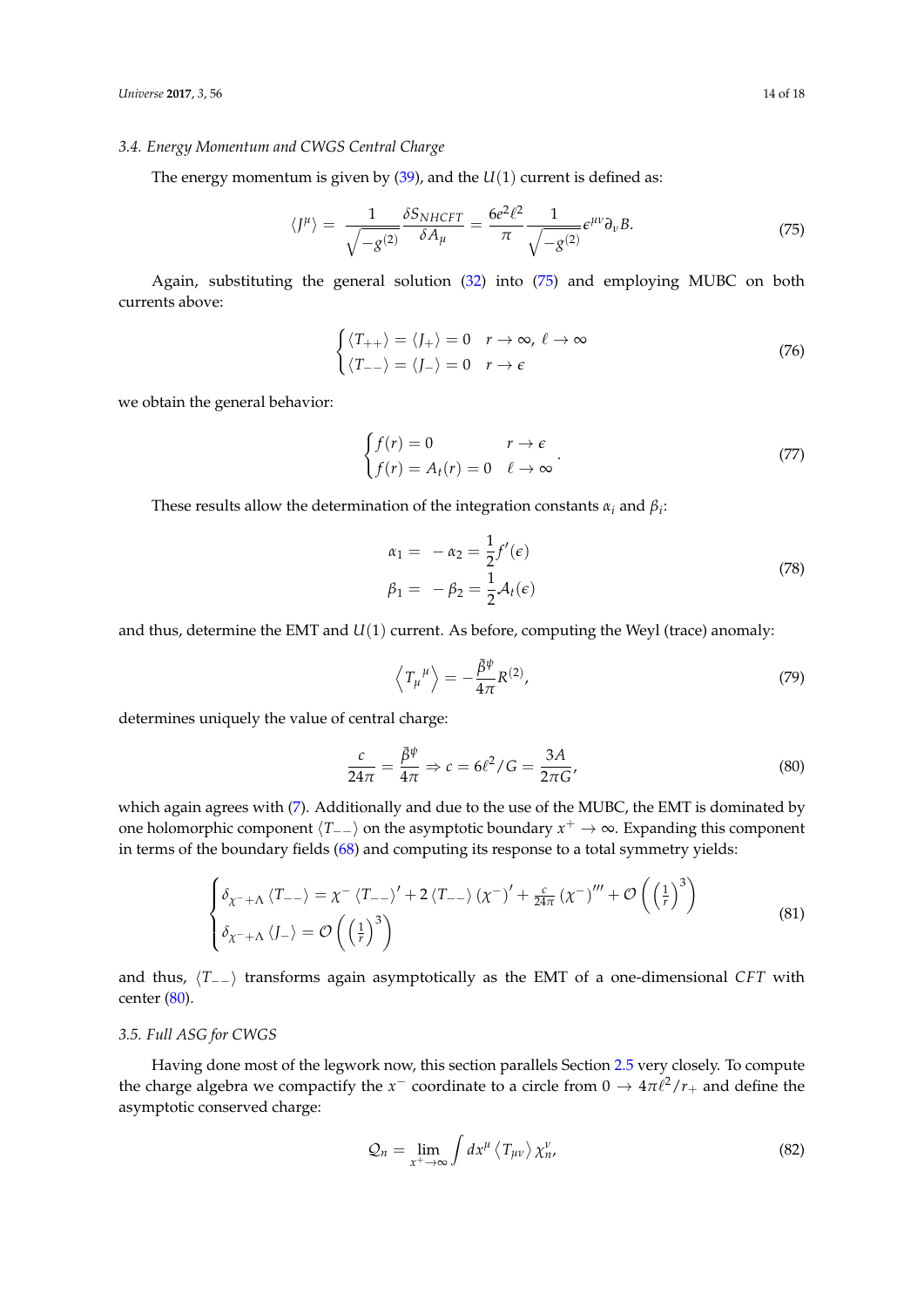Next, making the same substations and requirements as in Section [2.5](#page-10-0) we obtain:

$$
\delta_{\chi_m^-} \mathcal{Q}_n = [\mathcal{Q}_m, \mathcal{Q}_n] = (m - n) \mathcal{Q}_n + \frac{c}{12} m \left( m^2 - 1 \right) \delta_{m+n,0},\tag{83}
$$

i.e., the asymptotic quantum generators of the CWGS spacetime form a centrally extended Virasoro algebra with central charge [\(80\)](#page-14-1) and computable non-zero lowest eigenmode:

<span id="page-15-0"></span>
$$
Q_0 = \frac{\ell^2}{4G} = \frac{A}{16\pi G}.
$$
\n(84)

## *3.6. AdS*2/*CFT*<sup>1</sup> *and CWGS Thermodynamics*

Substituting [\(84\)](#page-15-0) and [\(80\)](#page-14-1) into the statistical Cardy formula [\(5\)](#page-2-1), we again reproduce the Bekenstein–Hawking area law for the CWGS:

$$
S = 2\pi \sqrt{\frac{cQ_0}{6}} = \frac{A}{4G} = \frac{\ell^2}{4G},
$$
\n(85)

Next, to compute the CWGS black hole temperature we turn our attention back to [\(39\)](#page-9-0), since we need only consider the gravitational sector, which on the horizon  $r \rightarrow r_{+}$  is dominated by one holomorphic component:

$$
\langle T_{++} \rangle = -\frac{\ell^2}{32\pi G} f' (r^+)^2 \tag{86}
$$

from which we again are able to read off the Hawking flux, given prior knowledge of the central charge [\(80\)](#page-14-1):

$$
\langle T_{++} \rangle = cHF = -c\frac{\pi}{12} \left( T_H \right)^2 \tag{87}
$$

and thus we obtain the Hawking temperature,

$$
T_H = \frac{f'(r^+)}{4\pi}.
$$
\n(88)

Once more, the above analysis demonstrates that our constructed  $AdS_2/CFT_1$  correspondence contains information about both black hole entropy and black hole temperature.

## **4. Discussion and Concluding Remarks**

In this paper we have shown that the Weyl rescaled Schwarzschild spacetime [\(18\)](#page-5-2) and the conformal Weyl gravity solution [\(61\)](#page-11-1) are both holographically dual to a Liouville CFT [\(33\)](#page-8-4) and have also computed their full ASG in their respective near-horizon regimes. These parallel results strengthens the use of conformal Weyl rescalings to study the thermodynamics of the Schwarzschild spacetime, since both belong to the same equivalence class of solutions within the CWG formalism. Additionally we have performed our analysis by analyzing specific black holes of the solution spaces of Einstein and conformal Weyl gravities. Equally interesting would be to perform the ASG calculation at the action level of CWG. That is, starting with a general spacetime of the form:

$$
ds^{2} = -f(r)dt^{2} + \frac{1}{f(r)}dr^{2} + e^{-2\psi(r)}\ell^{2}d\theta^{2} + e^{-2\psi(r)}\ell^{2}\sin^{2}\theta d\phi^{2},
$$
\n(89)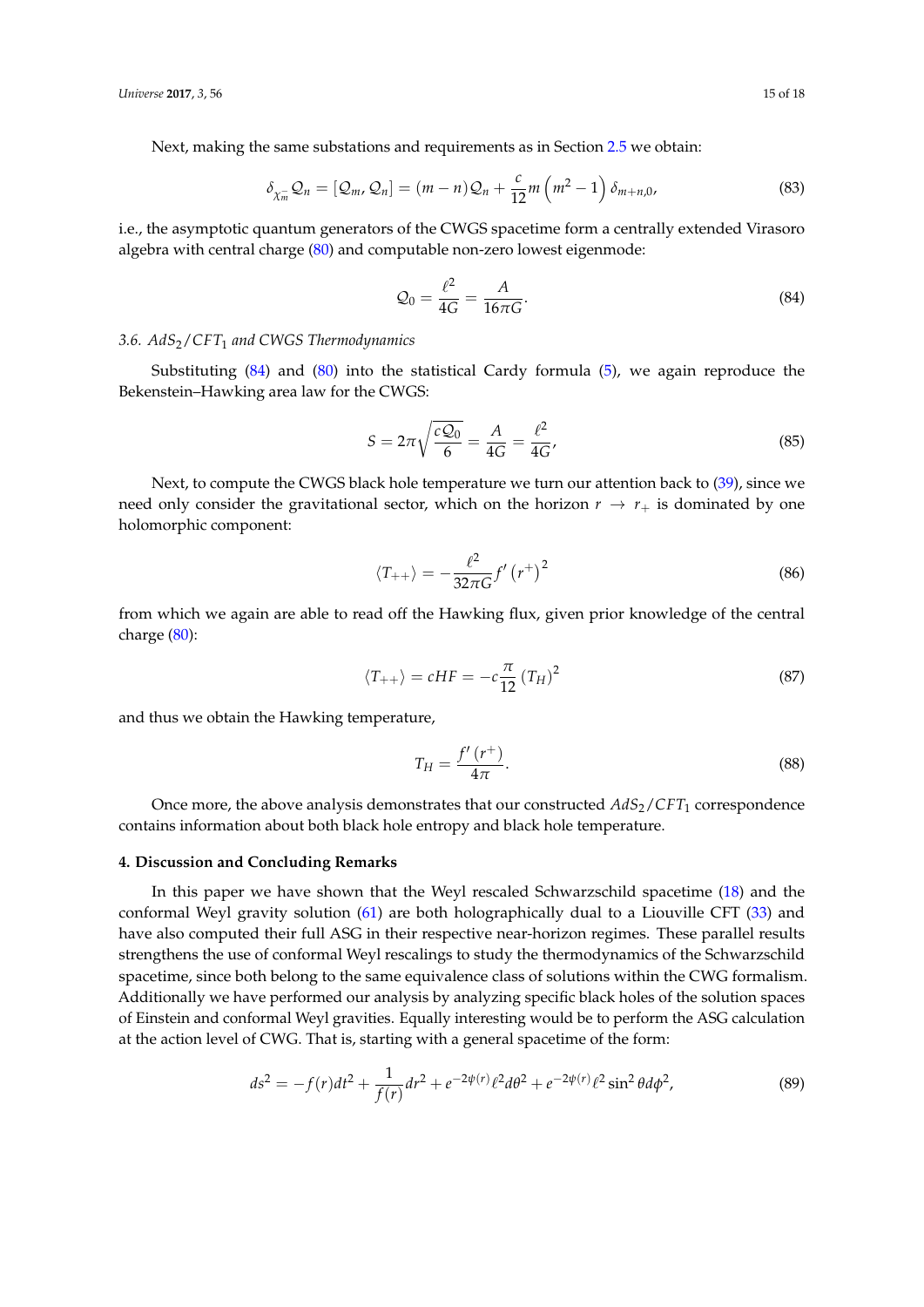substituting into [\(56\)](#page-11-0) and integrating out angular degrees of freedom yielding a two-dimensional Conformal Weyl dilation gravity:

$$
S_{CWDG} = \frac{16\pi\ell^2\alpha_g}{3} \int d^2\sqrt{-g}e^{-2\psi(r)} \left[ -\frac{R}{2} + \Box\psi - \frac{e^{2\psi}}{\ell^2} \right]^2, \tag{90}
$$

up to total derivatives. The above two-dimensional theory is not conformally invariant anymore (as compared to its parent CWG) and signals the presence of an anomaly. A holographic regularization of its boundary stress tensor dynamics would be interesting and should reveal the details of the respective anomaly and how it relates to the centers derived in the previous sections. This would be a good starting point for additional future interesting work on the central charge of CWG.

Since we are on the topic of holographic regularization, our derived zero-mode in [\(84\)](#page-15-0) computed from [\(82\)](#page-14-2) in terms of a holographic regulated energy momentum tensor is in congruence with the definition of ADM mass in a gravitation system [\[54\]](#page-18-19) and in fact is proportional to the irreducible mass:

$$
\mathcal{Q}_0 = GM_{irr}^2,\tag{91}
$$

where the irreducible mass is the final *ADM* mass state of a Kerr black hole after it has completed its Penrose process. This relation may have broad generality and larger avenues of application, in particular for extremal black hole CFT correspondences where temperature vanishes, but mass is non-zero.

**Acknowledgments:** We thank Vincent Rodgers for enlightening discussions. This work began just before the passing of Sujeev Wickramasekara on 28 December 2015. We wish to thank Wickramasekara for all his enlightening/visionary input and thoughts. He is greatly missed and never forgotten!

**Author Contributions:** L.R. conceived the idea, performed significant calculations and drafted/wrote the article; S.R. performed significant calculations and assisted in drafting/writing the article.

**Conflicts of Interest:** The authors declare no conflict of interest.

#### **Abbreviations**

The following abbreviations are used in this manuscript:

| CFT   | conformal field theory                      |
|-------|---------------------------------------------|
| AdS   | anti-de Sitter                              |
| RW    | Robinson and Wilczek                        |
| ASG   | asymptotic symmetry group                   |
| RN    | Reissner-Nördstrom                          |
| NHEK  | near-horizon extremal Kerr                  |
| CWG   | conformal Weyl fravity                      |
| ADM   | Arnowitt, Deser and Misner                  |
| RW2DA | Robinson and Wilczek two-dimensional analog |
| WRSS  | Weyl rescaled Schwarzschild spacetime       |
| EMT   | energy momentum tensor                      |
| NΉ    | near horizon                                |
| MUBC  | modified Unruh Vacuum boundary conditions   |
| Diff  | diffeomorphism                              |
| CWGS  | conformal Weyl gravity solution             |
| CWDG  | conformal Weyl dilaton gravity              |

## **References**

<span id="page-16-0"></span>1. Brown, J.D.; Henneaux, M. Central Charges in the Canonical Realization of Asymptotic Symmetries: An Example from Three-Dimensional Gravity. *Commun. Math. Phys.* **1986**, *104*, 207–226.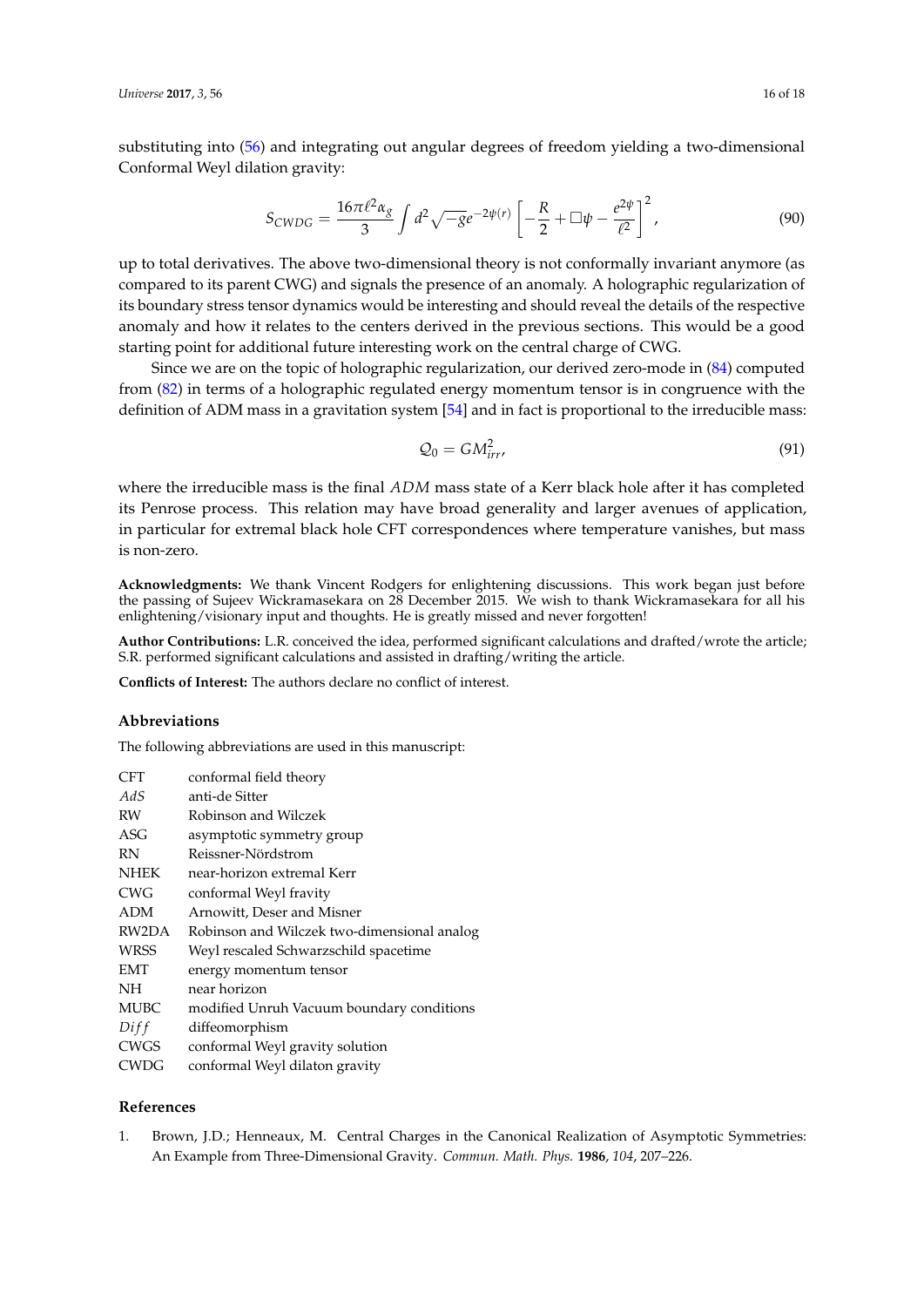- <span id="page-17-0"></span>2. Guica, M.; Hartman, T.; Song, W.; Strominger, A. The Kerr/CFT Correspondence. *Phys. Rev. D* **2009**, *80*, 124008.
- <span id="page-17-1"></span>3. Compere, G. The Kerr/CFT correspondence and its extensions: A comprehensive review. *Living Rev. Relativ.* **2012**, *15*, 11.
- <span id="page-17-2"></span>4. Hawking, S.W. Particle Creation by Black Holes. *Commun. Math. Phys.* **1975**, *43*, 199–220.
- 5. Bardeen, J.M.; Carter, B.; Hawking, S.W. The Four laws of black hole mechanics. *Commun. Math. Phys.* **1973**, *31*, 161–170.
- <span id="page-17-3"></span>6. Bekenstein, J.D. Black holes and entropy. *Phys. Rev. D* **1973**, *7*, 2333–2346.
- <span id="page-17-4"></span>7. Mukhanov, V.F.; Wipf, A.; Zelnikov, A. On 4-D Hawking radiation from effective action. *Phys. Lett. B* **1994**, *332*, 283–291.
- <span id="page-17-5"></span>8. Rodriguez, L. Black-Hole/Near-Horizon-CFT Duality and 4 Dimensional Classical Spacetimes. Ph.D. Thesis, University of Iowa, Iowa City, IA, USA, 2011.
- <span id="page-17-6"></span>9. Christensen, S.M.; Fulling, S.A. Trace Anomalies and the Hawking Effect. *Phys. Rev. D* **1977**, *15*, 2088–2104.
- <span id="page-17-7"></span>10. Robinson, S.P.; Wilczek, F. A relationship between Hawking radiation and gravitational anomalies. *Phys. Rev. Lett.* **2005**, *95*, 011303.
- <span id="page-17-25"></span>11. Iso, S.; Umetsu, H.; Wilczek, F. Anomalies, Hawking radiations and regularity in rotating black holes. *Phys. Rev. D* **2006**, *74*, 044017.
- 12. Zampeli, A.; Singleton, D.; Vagenas, E.C. Hawking radiation, chirality, and the principle of effective theory of gravity. *J. High Energy Phys.* **2012**, *2012*, 97.
- <span id="page-17-8"></span>13. Das, S.; Robinson, S.P.; Vagenas, E.C. Gravitational anomalies: A recipe for Hawking radiation. *Int. J. Mod. Phys. D* **2008**, *17*, 533–539.
- <span id="page-17-9"></span>14. Rodriguez, L.; Yildirim, T. Entropy and Temperature From Black-Hole/Near-Horizon-CFT Duality. *Class. Quantum Gravity* **2010**, *27*, 155003.
- <span id="page-17-10"></span>15. Maldacena, J.M. The large N limit of superconformal field theories and supergravity. *Adv. Theor. Math. Phys.* **1998**, *2*, 231–252.
- <span id="page-17-11"></span>16. Strominger, A. Black hole entropy from near-horizon microstates. *J. High Energy Phys.* **1998**, *1998*, 009.
- <span id="page-17-12"></span>17. Carlip, S. Extremal and nonextremal Kerr/CFT correspondences. *J. High Energy Phys.* **2011**, *2011*, 76.
- <span id="page-17-22"></span>18. Carlip, S. Black hole entropy from conformal field theory in any dimension. *Phys. Rev. Lett.* **1999**, *82*, 2828–2831.
- <span id="page-17-23"></span>19. Carlip, S. Conformal field theory, (2+1)-dimensional gravity, and the BTZ black hole. *Class. Quantum Gravity* **2005**, *22*, R85–R124.
- <span id="page-17-13"></span>20. Carlip, S. Entropy from conformal field theory at Killing horizons. *Class. Quantum Gravity* **1999**, *16*, 3327–3348.
- <span id="page-17-14"></span>21. Park, M.I.; Ho, J. Comments on 'Black hole entropy from conformal field theory in any dimension'. *Phys. Rev. Lett.* **1999**, *83*, 5595.
- <span id="page-17-20"></span>22. Park, M.I. Hamiltonian dynamics of bounded space-time and black hole entropy: Canonical method. *Nucl. Phys. B* **2002**, *634*, 339–369.
- <span id="page-17-15"></span>23. Kang, G.; Koga, J.I.; Park, M.I. Near-horizon conformal symmetry and black hole entropy in any dimension. *Phys. Rev. D* **2004**, *70*, 024005.
- <span id="page-17-16"></span>24. Blöte, H.W.J.; Cardy, J.A.; Nightingale, M.P. Conformal invariance, the central charge, and universal finite-size amplitudes at criticality. *Phys. Rev. Lett.* **1986**, *56*, 742–745.
- <span id="page-17-17"></span>25. Cardy, J.A. Operator Content of Two-Dimensional Conformally Invariant Theories. *Nucl. Phys. V* **1986**, *270*, 186–204.
- <span id="page-17-18"></span>26. Kraus, P.; Larsen, F. Holographic gravitational anomalies. *J. High Energy Phys.* **2006**, *2006*, 22.
- 27. Castro, A.; Maloney, A.; Strominger, A. Hidden Conformal Symmetry of the Kerr Black Hole. *Phys. Rev. D* **2010**, *82*, 024008.
- <span id="page-17-19"></span>28. Francesco, P.D.; Mathieu, P.; Sénéchal, D. *Conformal Field Theory*; Springer: Berlin, Germany, 1997.
- <span id="page-17-21"></span>29. Guneratne, A.; Rodriguez, L.; Wickramasekara, S.; Yildirim, T. On Quantum Microstates in the Near Extremal, Near Horizon Kerr Geometry. *J. Phys. Conf. Ser.* **2016**, *698*, 012010.
- <span id="page-17-24"></span>30. Ropotenko, K. Central charge for the Schwarzschild black hole. *Mod. Phys. Lett. A* **2015**, *31*, 1650018.
- 31. Button, B.K.; Rodriguez, L.; Wickramasekara, S. Near-extremal black hole thermodynamics from *AdS*2/*CFT*<sup>1</sup> correspondence in the low energy limit of 4D heterotic string theory. *J. High Energy Phys.* **2013**, *2013*, 144.